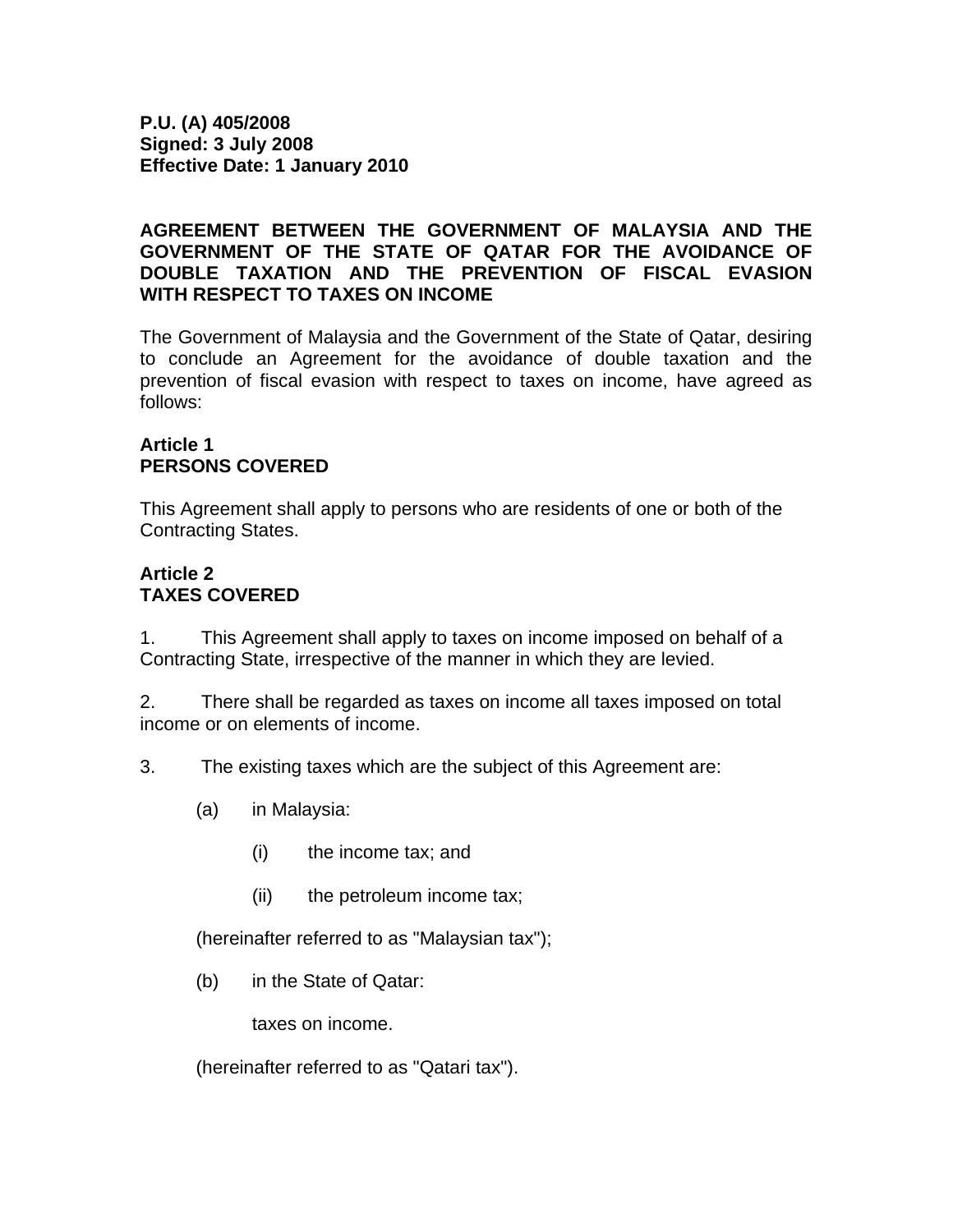4. This Agreement shall apply also to any identical or substantially similar taxes that are imposed after the date of signature of this Agreement in addition to, or in place of, the existing taxes. The competent authorities of the Contracting States shall notify each other of any significant changes that have been made in their taxation laws.

## **Article 3 GENERAL DEFINITIONS**

1. For the purposes of this Agreement, unless the context otherwise requires:

- (a) the term "Malaysia" means the territories of the Federation of Malaysia, the territorial waters of Malaysia and the sea-bed and subsoil of the territorial waters, and the airspace above such areas, and includes any area extending beyond the limits of the territorial waters of Malaysia, and the sea-bed and subsoil of any such area, which has been or may hereafter be designated under the laws of Malaysia and in accordance with international law as an area over which Malaysia has sovereign rights or jurisdiction for the purposes of exploring and exploiting the natural resources, whether living or non-living;
- (b) the term "Qatar" means the State of Qatar's lands, internal waters, territorial sea including its bed and subsoil, the air space over them, the exclusive economic zone and the continental shelf, over which the State of Qatar exercises sovereign rights and jurisdiction in accordance with the provisions of International law and Qatar's national laws and regulations;
- (c) the terms "a Contracting State" and "the other Contracting State" mean Malaysia or Qatar, as the context requires;
- (d) the term "person" includes an individual, a company and any other body of persons;
- (e) the term "company" means any body corporate or any entity that is treated as a body corporate for tax purposes;
- (f) the terms "enterprise of a Contracting State" and "enterprise of the other Contracting State" mean respectively an enterprise carried on by a resident of a Contracting State and an enterprise carried on by a resident of the other Contracting State;
- (g) the term "national" means: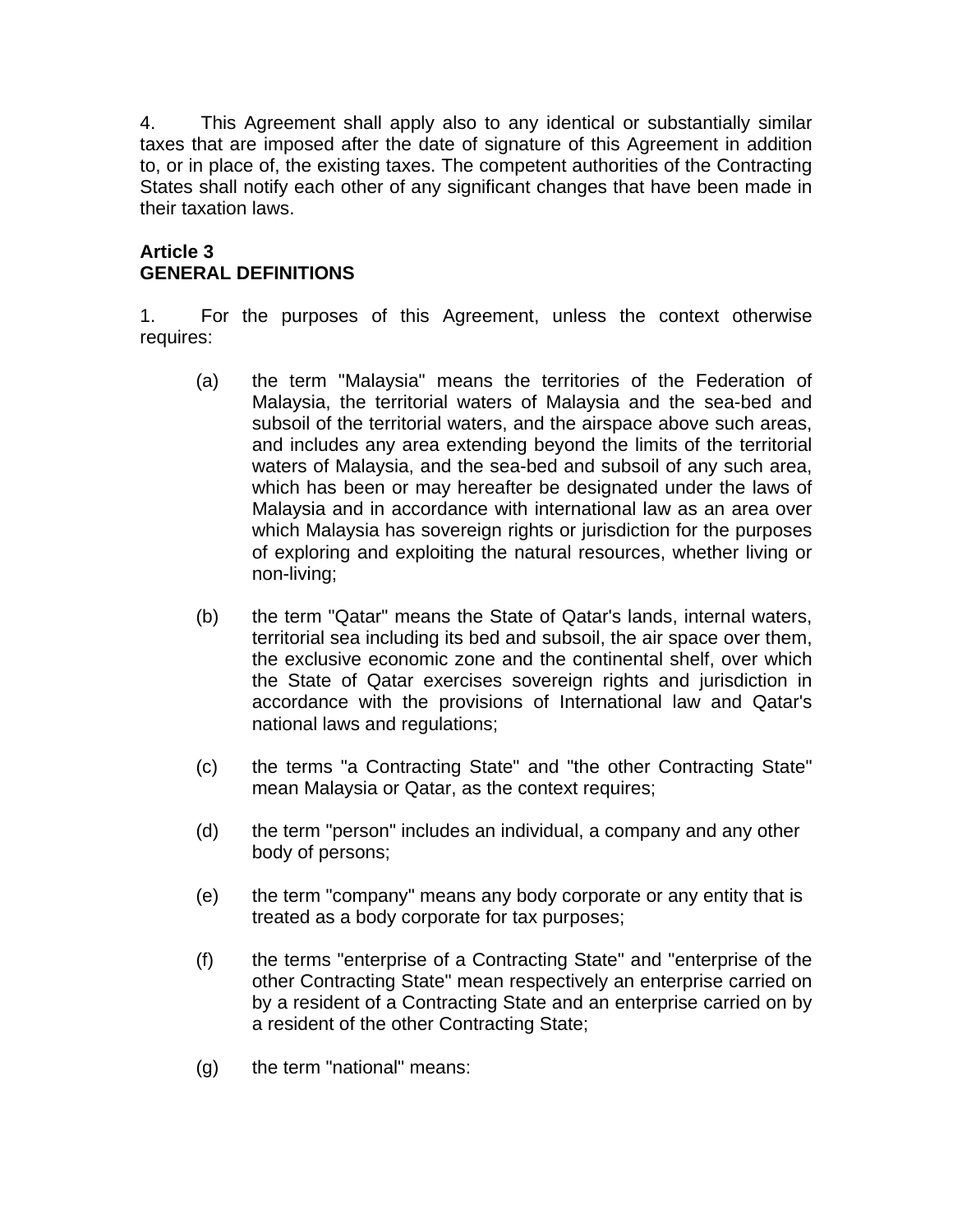- (i) any individual possessing the nationality or citizenship of a Contracting State;
- (ii) any legal person, partnership or association deriving its status as such from the laws in force in a Contracting State;
- (h) the term "international traffic" means any transport by a ship or aircraft operated by an enterprise of a Contracting State, except when the ship or aircraft is operated solely between places in the other Contracting State;
- (i) the term "place of effective management" means the place where a company is actually managed and controlled or the place where the decision making at the highest level on the important policies essential for the management of a company takes place;
- (j) the term "competent authority" means:
	- (i) in the case of Malaysia, the Minister of Finance or his authorised representative; and
	- (ii) in the case of the State of Qatar, the Minister of Economy and Finance, or his authorised representative;
- (k) the term "tax" means Malaysian tax or Qatari tax, as the context requires.

2. As regards the application of this Agreement at any time by a Contracting State, any term not defined therein shall, unless the context otherwise requires, have the meaning that it has at that time under the law of that State for the purposes of the taxes to which this Agreement applies, any meaning under the applicable tax laws of that State prevailing over a meaning given to the term under other laws of that State.

### **Article 4 RESIDENT**

1. For the purposes of this Agreement, the term "resident of a Contracting State" means:

- (a) in the case of Malaysia, a person who is a resident in Malaysia for the purpose of Malaysian tax and also includes the State, any political subdivisions, local authority or a statutory body thereof;
- (b) in the case of the State of Qatar, any individual who, under the law of the State of Qatar is a resident of the State of Qatar, and a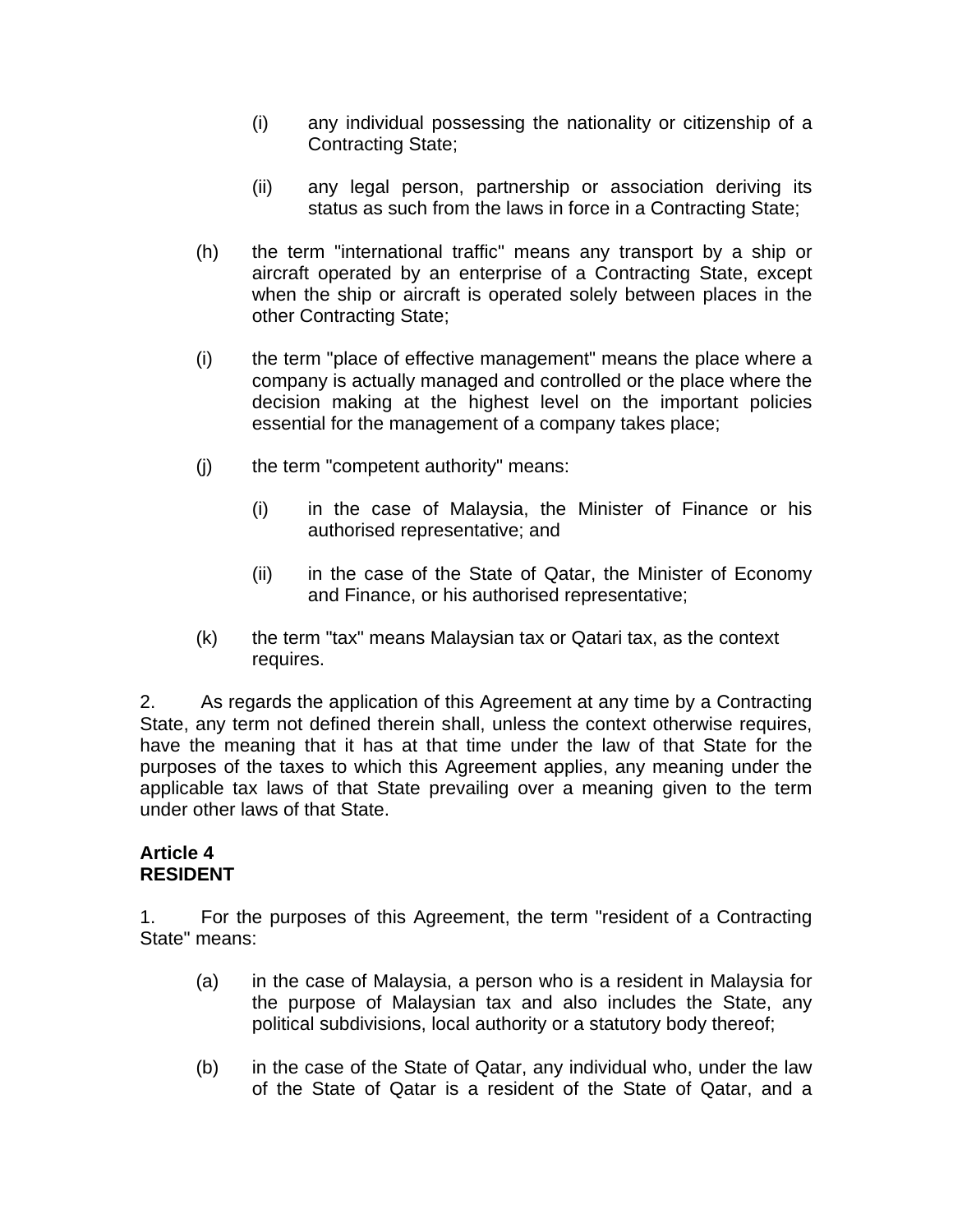company having its place of effective management in Qatar. The term also includes the State of Qatar and any local authority, political subdivision or statutory body thereof.

2. Where by reason of the provisions of paragraph 1 an individual is a resident of both Contracting States, then his status shall be determined as follows:

- (a) he shall be deemed to be a resident only of the Contracting State in which he has a permanent home available to him; if he has a permanent home available to him in both Contracting States, he shall be deemed to be a resident only of the Contracting State with which his personal and economic relations are closer (centre of vital interests);
- (b) if the Contracting State in which he has his centre of vital interests cannot be determined, or if he has not a permanent home available to him in either Contracting State, he shall be deemed to be a resident only of the Contracting State in which he has an habitual abode;
- (c) if he has an habitual abode in both Contracting States or in neither of them, he shall be deemed to be a resident only of the Contracting State of which he is a national;
- (d) if the residence status of an individual cannot be determined in accordance with the provisions of subparagraphs *(a)*, *(b)* and *(c)*  above, then the competent authorities of the Contracting States shall settle this question by mutual agreement.

3. Where by reason of the provisions of paragraph 1 a person other than an individual is a resident of both Contracting States, then it shall be deemed to be a resident only of the State in which its place of effective management is situated.

### **Article 5 PERMANENT ESTABLISHMENT**

1. For the purposes of this Agreement, the term "permanent establishment" means a fixed place of business through which the business of an enterprise is wholly or partly carried on.

- 2. The term "permanent establishment" includes especially:
	- (a) a place of management;
	- (b) a branch;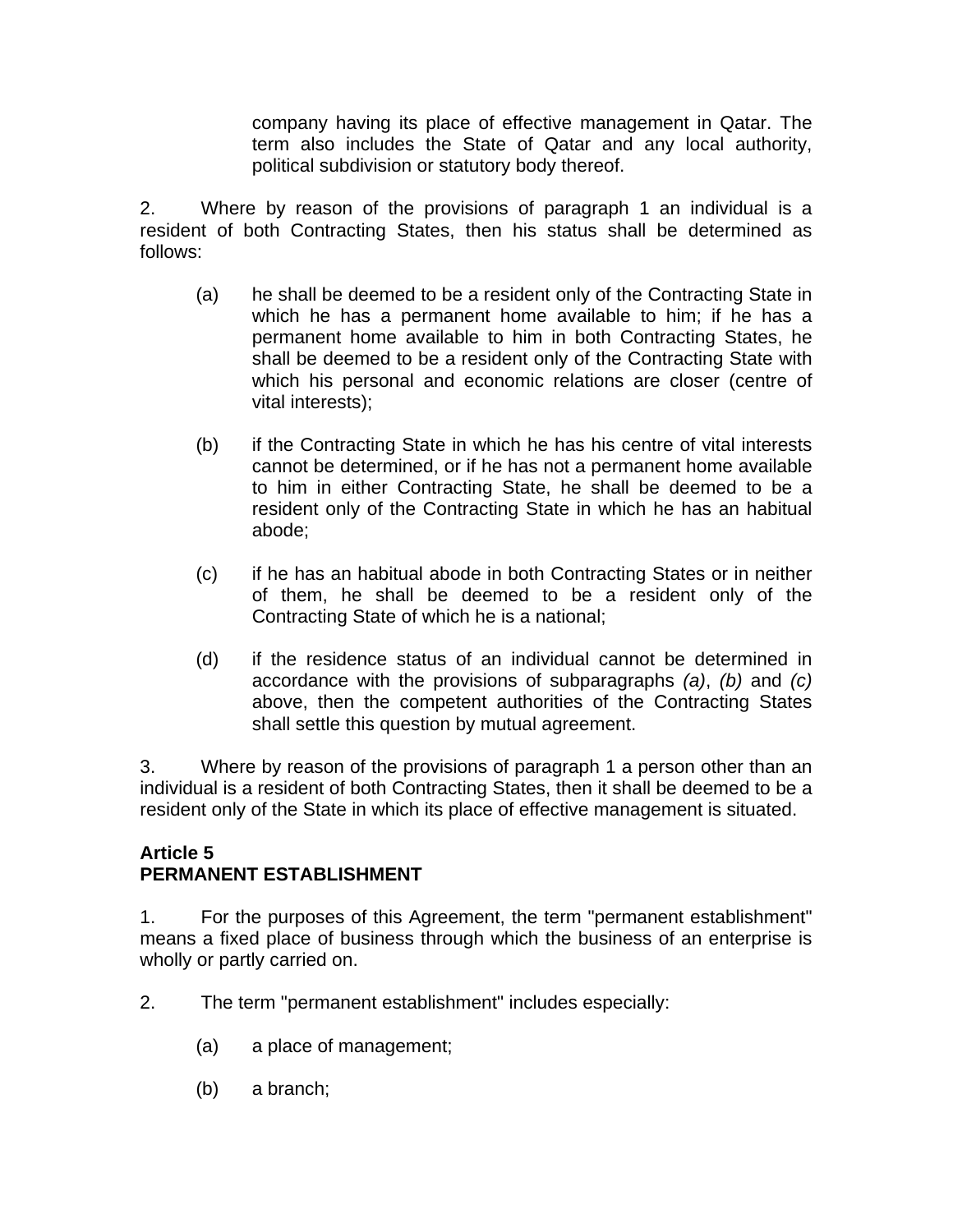- (c) an office;
- (d) a factory;
- (e) a workshop;
- (f) a sales outlet;
- (g) a mine, an oil or gas well, a quarry or any other place of exploration, exploitation or extraction of natural resources; and
- (h) a building site, a construction, assembly or installation project, or supervisory activities, in connection therewith, but only where such site, project or activities continue for a period of more than 6 months within any twelve-month period.

3. Notwithstanding the preceding provisions of this Article, the term "permanent establishment" shall be deemed not to include:

- (a) the use of facilities solely for the purpose of storage, display or delivery of goods or merchandise belonging to the enterprise;
- (b) the maintenance of a stock of goods or merchandise belonging to the enterprise solely for the purpose of storage, display or delivery;
- (c) the maintenance of a stock of goods or merchandise belonging to the enterprise solely for the purpose of processing by another enterprise;
- (d) the maintenance of a fixed place of business solely for the purpose of purchasing goods or merchandise, or of collecting information, for the enterprise;
- (e) the maintenance of a fixed place of business solely for the purpose of carrying on, for the enterprise, any other activity of a preparatory or auxiliary character; or
- (f) the maintenance of a fixed place of business solely for any combination of activities mentioned in subparagraphs *(a)* to *(e)*, provided that the overall activity of the fixed place of business resulting from this combination is of a preparatory or auxiliary character.

4. Notwithstanding the provisions of paragraphs 1 and 2, where a personother than an agent of an independent status to whom paragraph 5 applies-is acting in one of the States on behalf of an enterprise of the other State, that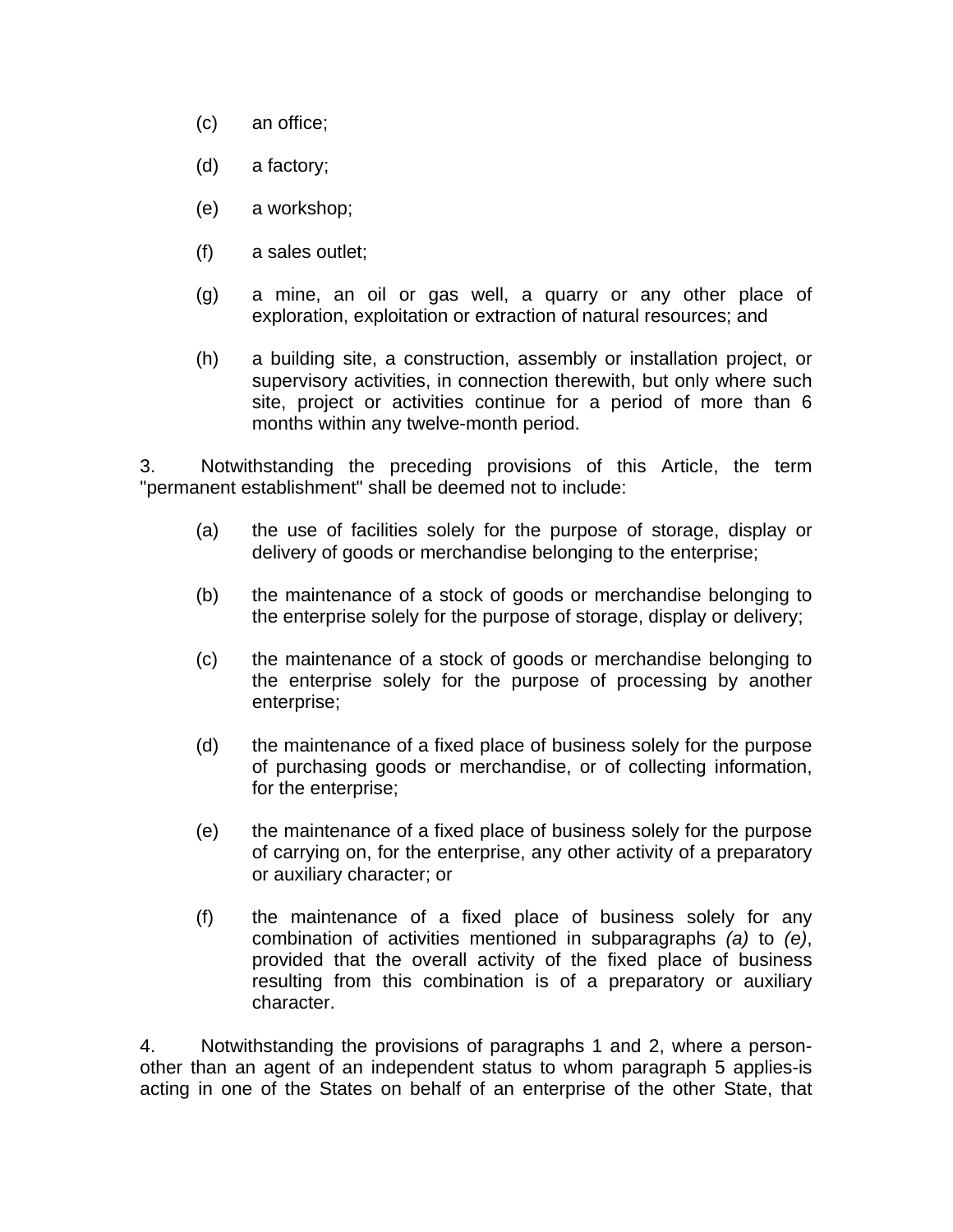enterprise shall be deemed to have a permanent establishment in the firstmentioned State in respect of any activities which that person undertakes for the enterprise if the person:

- (a) has, and habitually exercises in the first-mentioned State an authority to conclude contracts in the name of the enterprise, unless the activities of such person are limited to those mentioned in paragraph 3 which, if exercised through a fixed place of business, would not make this fixed place of business a permanent establishment under the provisions of that paragraph; or
- (b) has no such authority, but habitually maintains in the firstmentioned State a stock of goods or merchandise belonging to the enterprise from which he regularly fills orders on behalf of the enterprise.

5. An enterprise shall not be deemed to have a permanent establishment in a Contracting State merely because it carries on business in that State through a broker, general commission agent or any other agent of an independent status, provided that such persons are acting in the ordinary course of their business.

6. The fact that a company which is a resident of a Contracting State controls or is controlled by a company which is a resident of the other Contracting State, or which carries on business in that other State (whether through a permanent establishment or otherwise), shall not of itself constitute either company a permanent establishment of the other.

### **Article 6 INCOME FROM IMMOVABLE PROPERTY**

1. Income derived by a resident of a Contracting State from immovable property (including income from agriculture or forestry) situated in the other Contracting State may be taxed in that other State.

2. The term "immovable property" shall have the meaning which it has under the law of the Contracting State in which the property in question is situated. The term shall in any case include property accessory to immovable property, livestock and equipment used in agriculture and forestry, rights to which the provisions of general law respecting landed property apply, usufruct of immovable property and rights to variable or fixed payments as consideration for the working of, or the right to work, mineral deposits, sources and other natural resources; ships, boats and aircraft shall not be regarded as immovable property.

3. The provisions of paragraph 1 shall apply to income derived from the direct use, letting, or use in any other form of immovable property.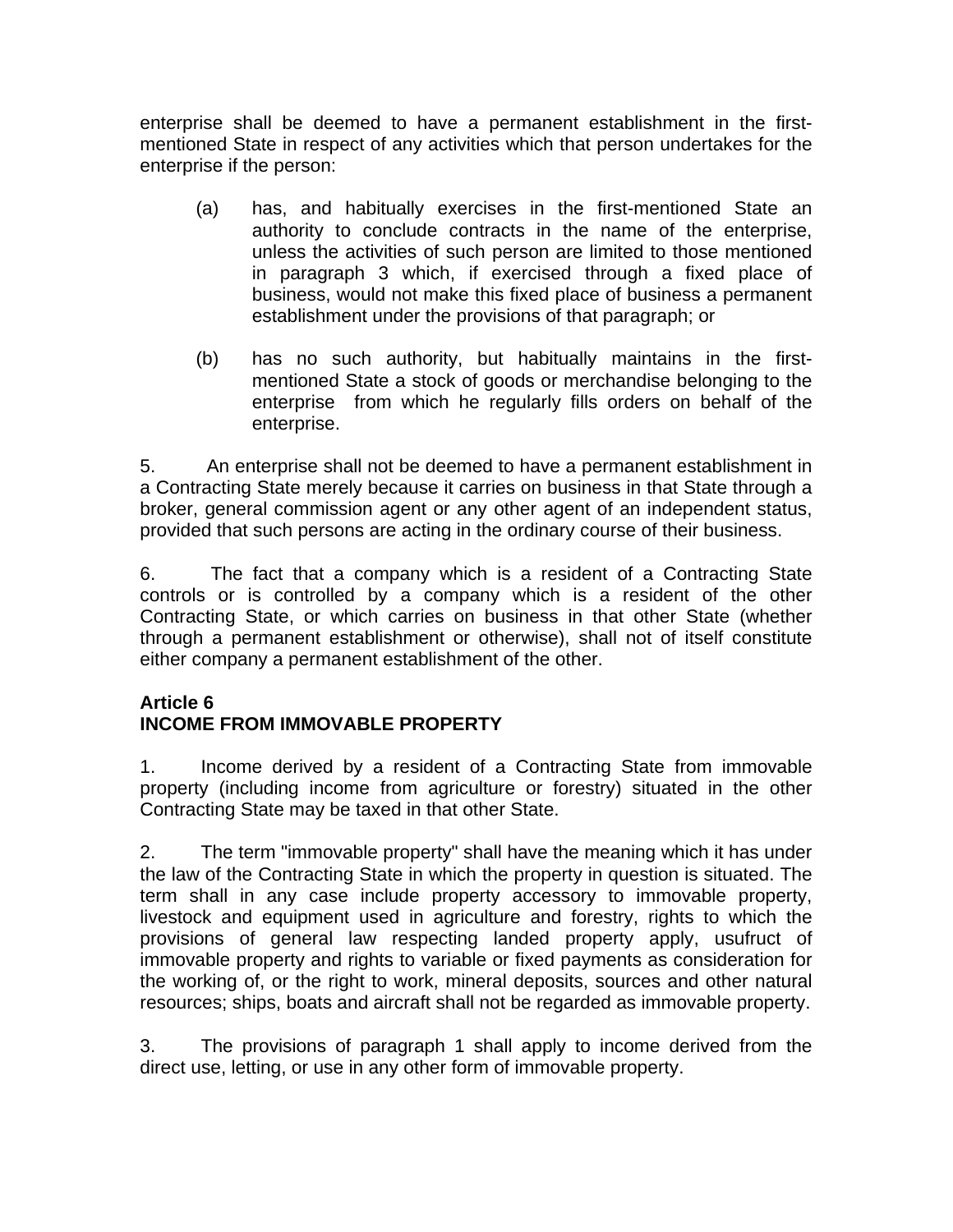4. The provisions of paragraphs 1 and 3 shall apply also to the income from immovable property of an enterprise and to income from immovable property used for the performance of independent personal services.

## **Article 7 BUSINESS PROFITS**

1. The profits of an enterprise of a Contracting State shall be taxable only in that State unless the enterprise carries on business in the other Contracting State through a permanent establishment situated therein. If the enterprise carries on business as aforesaid, the profits of the enterprise may be taxed in the other State but only so much of them as is attributable to that permanent establishment.

2. Subject to the provisions of paragraph 3, where an enterprise of a Contracting State carries on business in the other Contracting State through a permanent establishment situated therein, there shall in each Contracting State be attributed to that permanent establishment the profits which it might be expected to make if it were a distinct and separate enterprise engaged in the same or similar activities under the same or similar conditions and dealing wholly independently with the enterprise of which it is a permanent establishment.

3. In determining the profits of a permanent establishment, there shall be allowed as deductions expenses which are incurred for the purposes of the permanent establishment, including executive and general administrative expenses so incurred, whether in the State in which the permanent establishment is situated or elsewhere, which are allowed under the provisions of the domestic law of the Contracting State in which the permanent establishment is situated.

4. If the information available to the competent authority is inadequate to determine the profits to be attributed to the permanent establishment of an enterprise, nothing in this Article shall affect the application of any law of that State relating to the determination of the tax liability of a person by the exercise of a discretion or the making of an estimate by the competent authority, provided that the law shall be applied, so far as the information available to the competent authority permits, in accordance with the principles of this Article.

5. No profits shall be attributed to a permanent establishment by reason of the mere purchase by that permanent establishment of goods or merchandise for the enterprise.

6. For the purposes of the preceding paragraphs, the profits to be attributed to the permanent establishment shall be determined by the same method year by year unless there is good and sufficient reason to the contrary.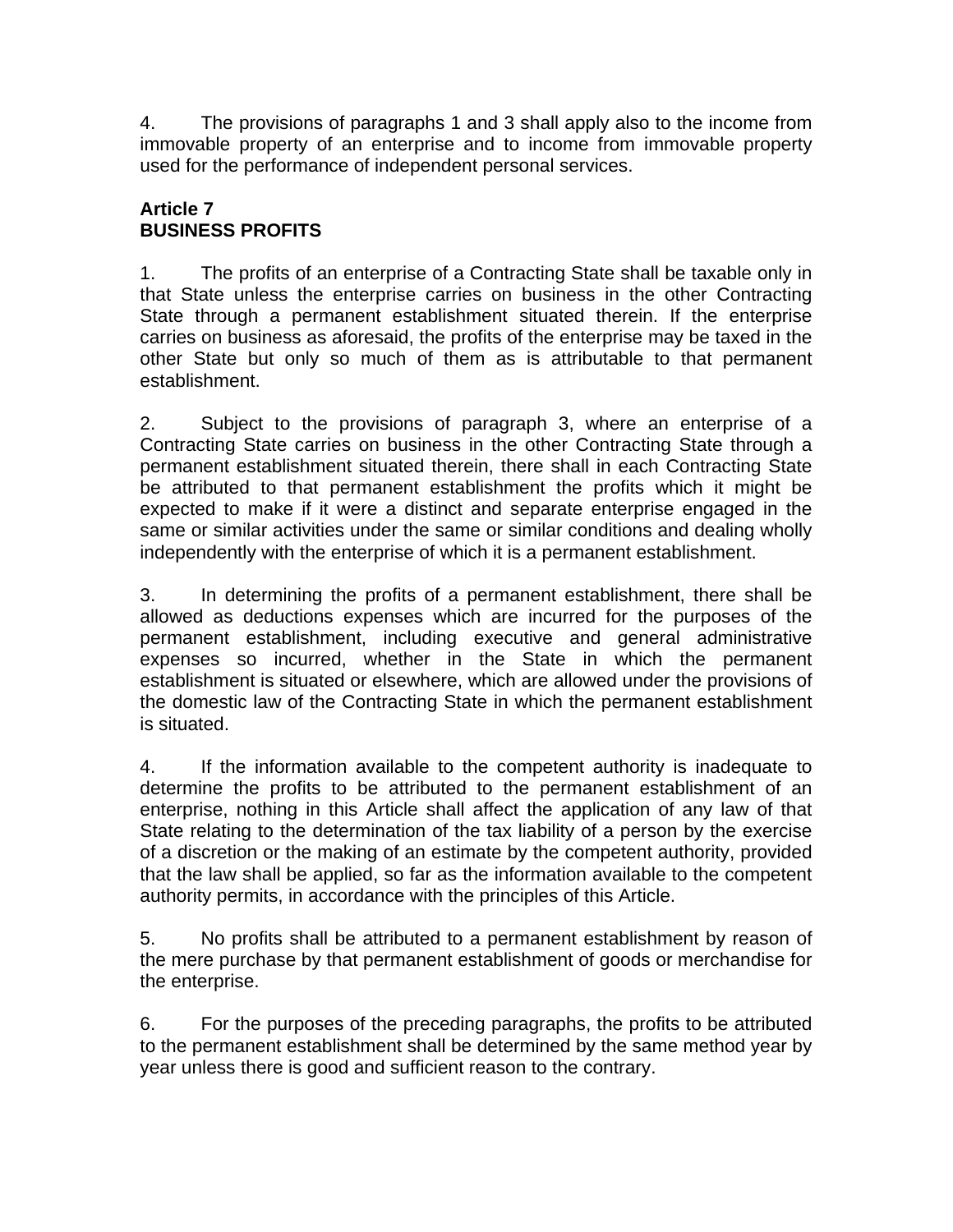7. Where profits include items of income which are dealt with separately in other Articles of this Agreement, then the provisions of those Articles shall not be affected by the provisions of this Article.

## **Article 8 SHIPPING AND AIR TRANSPORT**

1. Profits from the operation of ships or aircraft in international traffic shall be taxable only in the Contracting State in which the place of effective management of the enterprise is situated.

2. If the place of effective management of a shipping enterprise is aboard a ship, then it shall be deemed to be situated in the Contracting State of which the operator of the ship is a resident.

3. Paragraph 1 shall also apply to the share of the profits from the operation of ships or aircraft derived by an enterprise of a Contracting State through participation in a pool, a joint business or an international operating agency.

### **Article 9 ASSOCIATED ENTERPRISES**

- 1. Where-
	- (a) an enterprise of a Contracting State participates directly or indirectly in the management, control or capital of an enterprise of the other Contracting State, or
	- (b) the same persons participate directly or indirectly in the management, control or capital of an enterprise of a Contracting State and an enterprise of the other Contracting State,

and in either case conditions are made or imposed between the two enterprises in their commercial or financial relations which differ from those which would be made between independent enterprises, then any profits which would, but for those conditions, have accrued to one of the enterprises, but, by reason of those conditions, have not so accrued, may be included in the profits of that enterprise and taxed accordingly.

2. Where a Contracting State includes in the profits of an enterprise of that State-and taxes accordingly - profits on which an enterprise of the other Contracting State has been charged to tax in that other State and the profits so included are profits which would have accrued to the enterprise of the firstmentioned State if the conditions made between the two enterprises had been those which would have been made between independent enterprises, then that other State may make an appropriate adjustment to the amount of the tax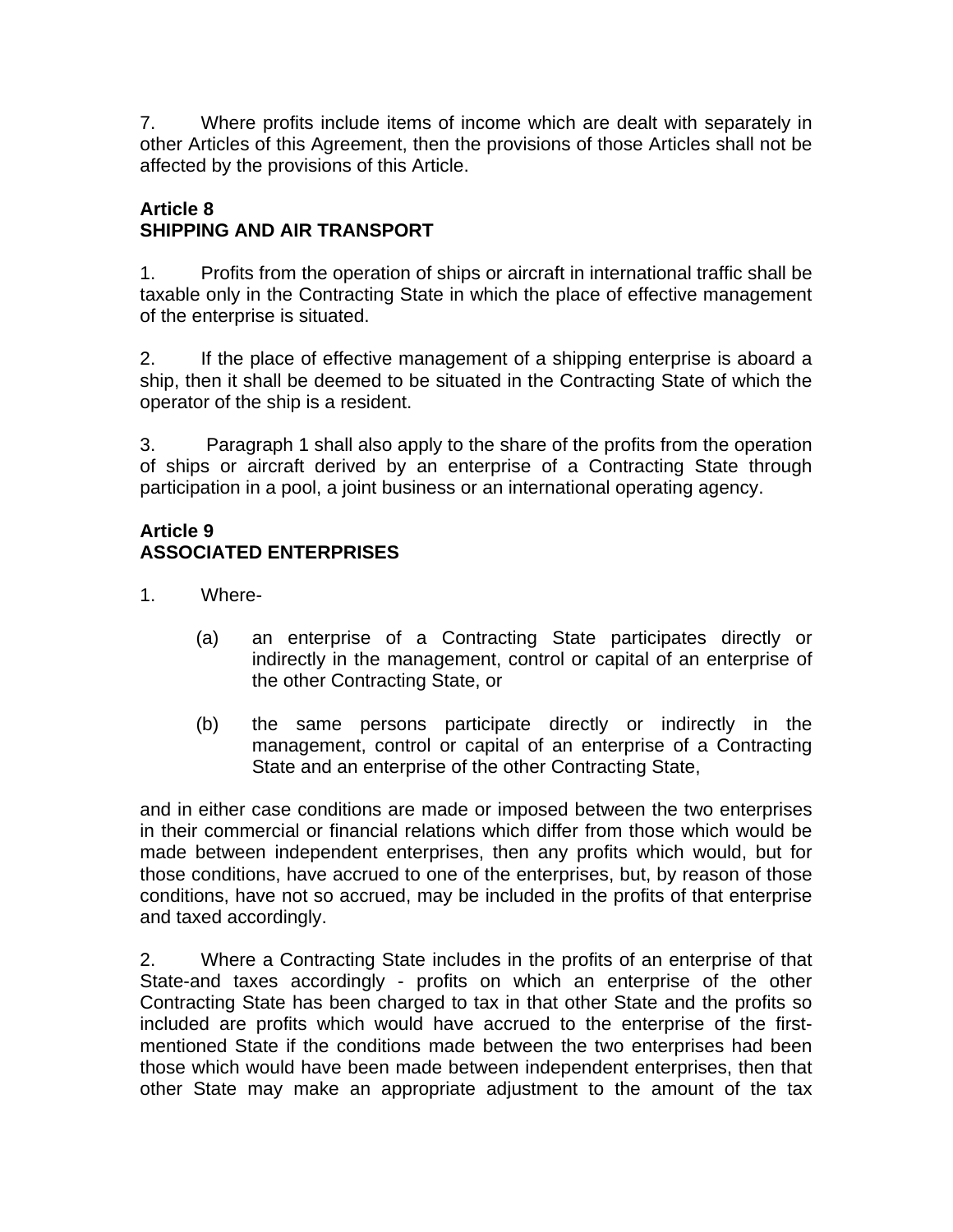charged therein on those profits. In determining such adjustment, due regard shall be had to the other provisions of this Agreement and the competent authorities of the Contracting States shall if necessary consult each other.

## **Article 10 DIVIDENDS**

1. Dividends paid by a company which is a resident of a Contracting State to a resident of the other Contracting State may be taxed in that other State.

2. However, such dividends may also be taxed in the Contracting State of which the company paying the dividends is a resident and according to the laws of that State, but if the beneficial owner of the dividends is a resident of the other Contracting State, the tax so charged shall not exceed:

- (a) 5 per cent of the gross amount of the dividends if the beneficial owner is an individual or a company (other than a partnership) which holds directly at least 10 percent of the capital of the company paying the dividends;
- b) 10 per cent of the gross amount of the dividends in all other cases.

This paragraph shall not affect the taxation of the company in respect of the profits out of which the dividends are paid.

3. Notwithstanding the provisions of paragraph 2, the investment authority of the Government of a Contracting State, its political subdivisions, local authorities and statutory bodies shall be exempt from tax in the other Contracting State in respect of dividends derived from that other State.

4. The term "dividends" as used in this Article means income from shares or other rights, not being debt-claims, participating in profits, as well as income from other corporate rights which is subjected to the same taxation treatment as income from shares by the laws of the Contracting State of which the company making the distribution is a resident.

5. The provisions of paragraphs 1 and 2 shall not apply if the beneficial owner of the dividends, being a resident of a Contracting State, carries on business in the other Contracting State of which the company paying the dividends is a resident, through a permanent establishment situated therein, or performs in that other State independent personal services from a fixed base situated therein, and the holding in respect of which the dividends are paid is effectively connected with such permanent establishment or fixed base. In such case the provisions of Article 7 or Article 15, as the case may be, shall apply.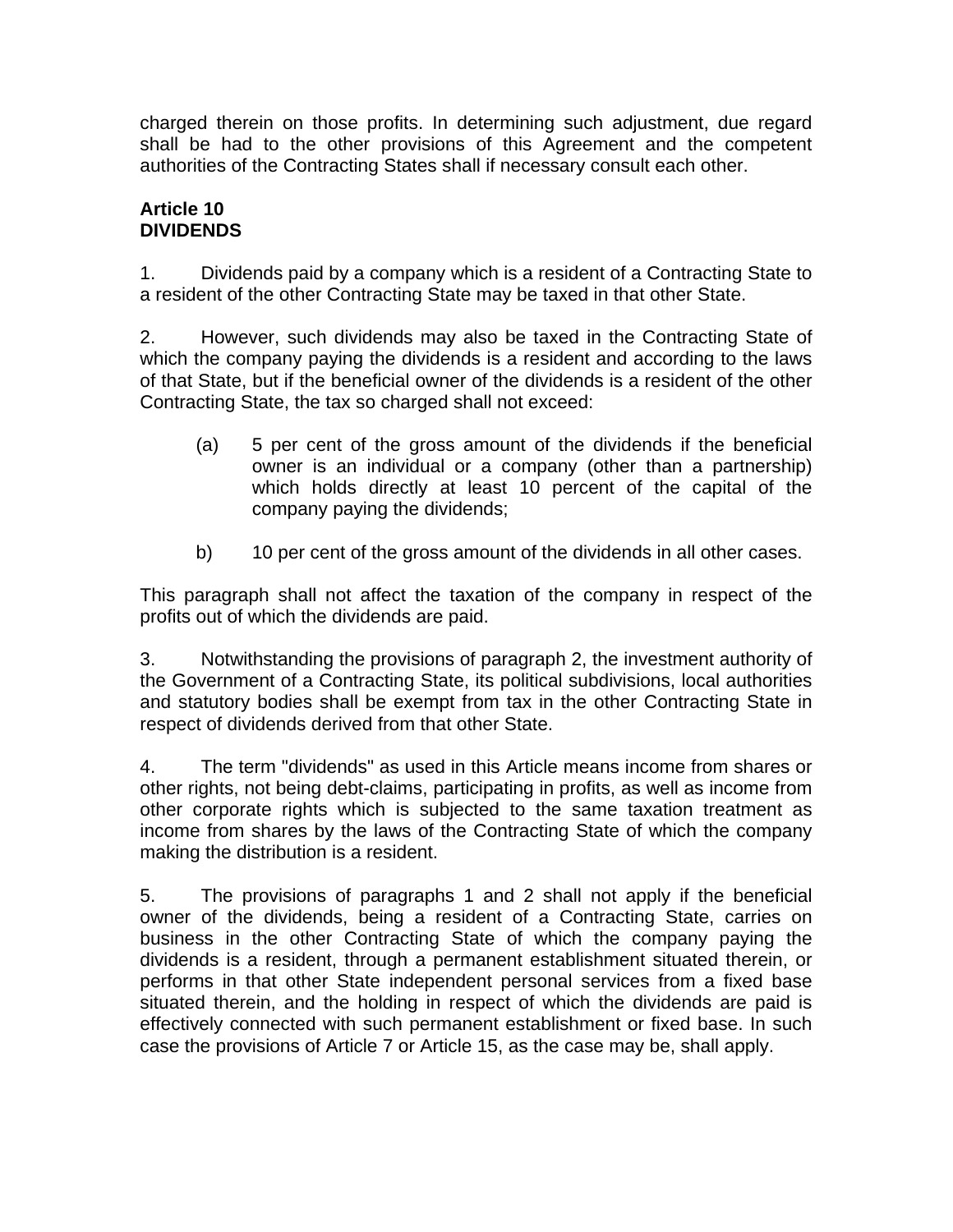6. Where a company which is a resident of a Contracting State derives profits or income from the other Contracting State, that other State may not impose any tax on the dividends paid by the company, except insofar as such dividends are paid to a resident of that other State or insofar as the holding in respect of which the dividends are paid is effectively connected with a permanent establishment or a fixed base situated in that other State, nor subject the company's undistributed profits to a tax on the company's undistributed profits, even if the dividends paid or the undistributed profits consist wholly or partly of profits or income arising in such other State.

## **Article 11 INTEREST**

1. Interest arising in a Contracting State and paid to a resident of the other Contracting State may be taxed in that other State.

2. However, such interest may also be taxed in the Contracting State in which it arises, and according to the laws of that State, but if the beneficial owner of the interest is a resident of the other Contracting State, the tax so charged shall not exceed 5 per cent of the gross amount of the interest.

3. Notwithstanding the provisions of paragraph 2, the Government of a Contracting State shall be exempt from tax in the other Contracting State in respect of interest derived by the Government from that other State.

- 4. For the purposes of paragraph 3, the term "Government":
	- (a) in the case of Malaysia means the Government of Malaysia and shall include:
		- (i) the governments of the states;
		- (ii) the local authorities;
		- (iii) the statutory bodies;
		- (iv) the Bank Negara Malaysia;
		- (v) the Export-Import Bank of Malaysia Berhad (EXIM Bank); and
		- (vi) any other financial institution fully owned or financed by the Government of Malaysia, as may be agreed from time to time between the competent authorities of the Contracting States.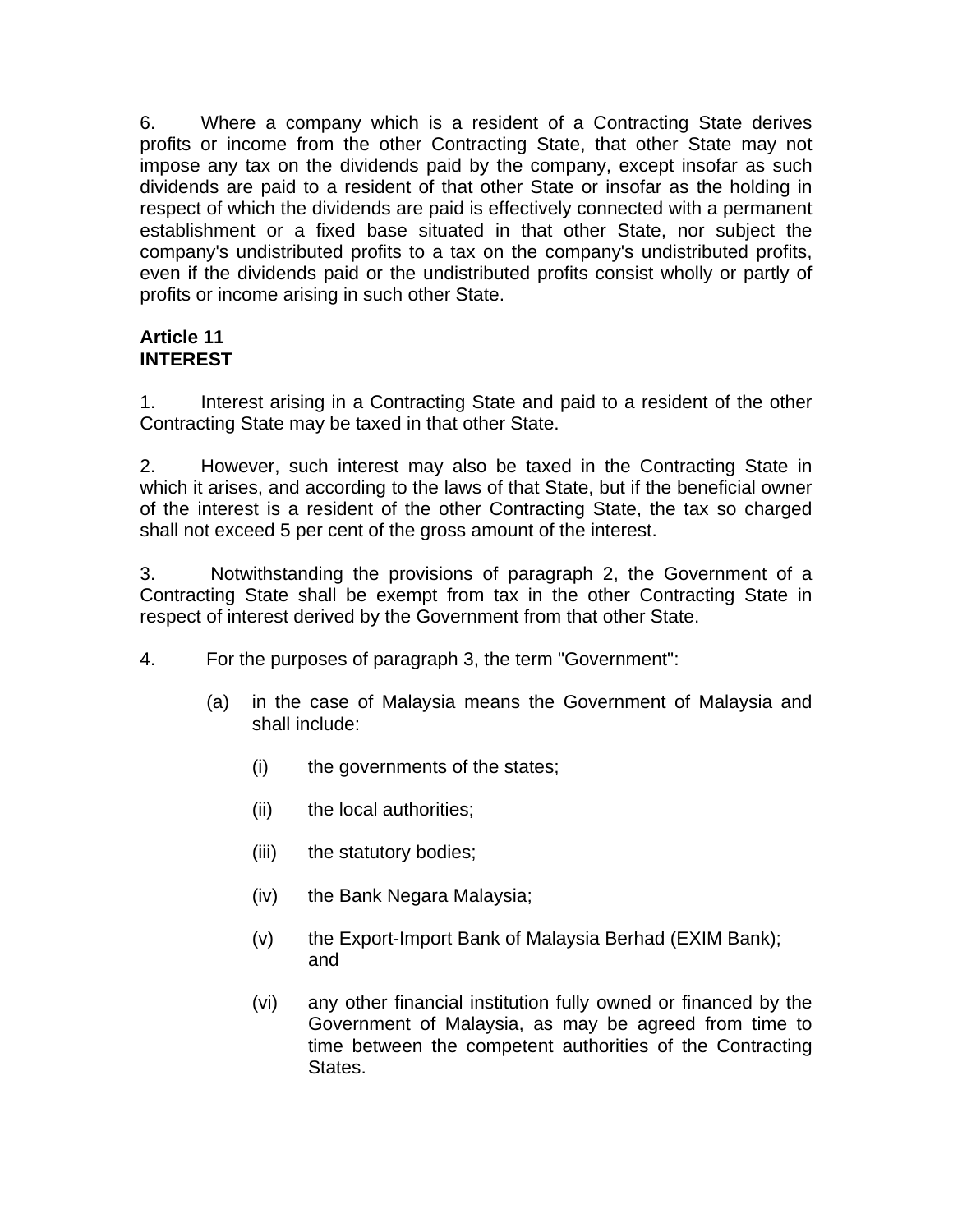- (b) in the case of the State of Qatar means the Government of the State of Qatar and shall include:
	- (i) Qatar Investment Authority;
	- (ii) the local authorities and subdivision;
	- (iii) the statutory bodies;
	- (iv) the Qatar Central Bank;
	- (v) the Qatar Development Bank; and
	- (vi) any other financial institution fully owned or financed by the Government of the State of Qatar, as may be agreed from time to time between the competent authorities of the Contracting States.

5. The term "interest" as used in this Article means income from debt-claims of every kind, whether or not secured by mortgage and whether or not carrying a right to participate in the debtor's profits, and in particular, income from government securities and income from bonds or debentures, including premiums attaching to such securities, bonds or debentures. Penalty charges for late payment shall not be regarded as interest for the purpose of this Article.

6. The provisions of paragraphs 1 and 2 shall not apply if the beneficial owner of the interest, being a resident of a Contracting State, carries on business in the other Contracting State in which the interest arises, through a permanent establishment situated therein, or performs in that other State independent personal services from a fixed base situated therein, and the debt-claim in respect of which the interest is paid is effectively connected with such permanent establishment or fixed base. In such case the provisions of Article 7 or Article 15, as the case may be, shall apply.

7. Interest shall be deemed to arise in a Contracting State when the payer is a resident of that State. Where, however, the person paying the interest, whether he is a resident of a Contracting State or not, has in a Contracting State a permanent establishment or a fixed base in connection with which the indebtedness on which the interest is paid was incurred, and such interest is borne by such permanent establishment or fixed base, then such interest shall be deemed to arise in the State in which the permanent establishment or fixed base is situated.

8. Where, by reason of a special relationship between the payer and the beneficial owner or between both of them and some other person, the amount of the interest, having regard to the debt-claim for which it is paid, exceeds the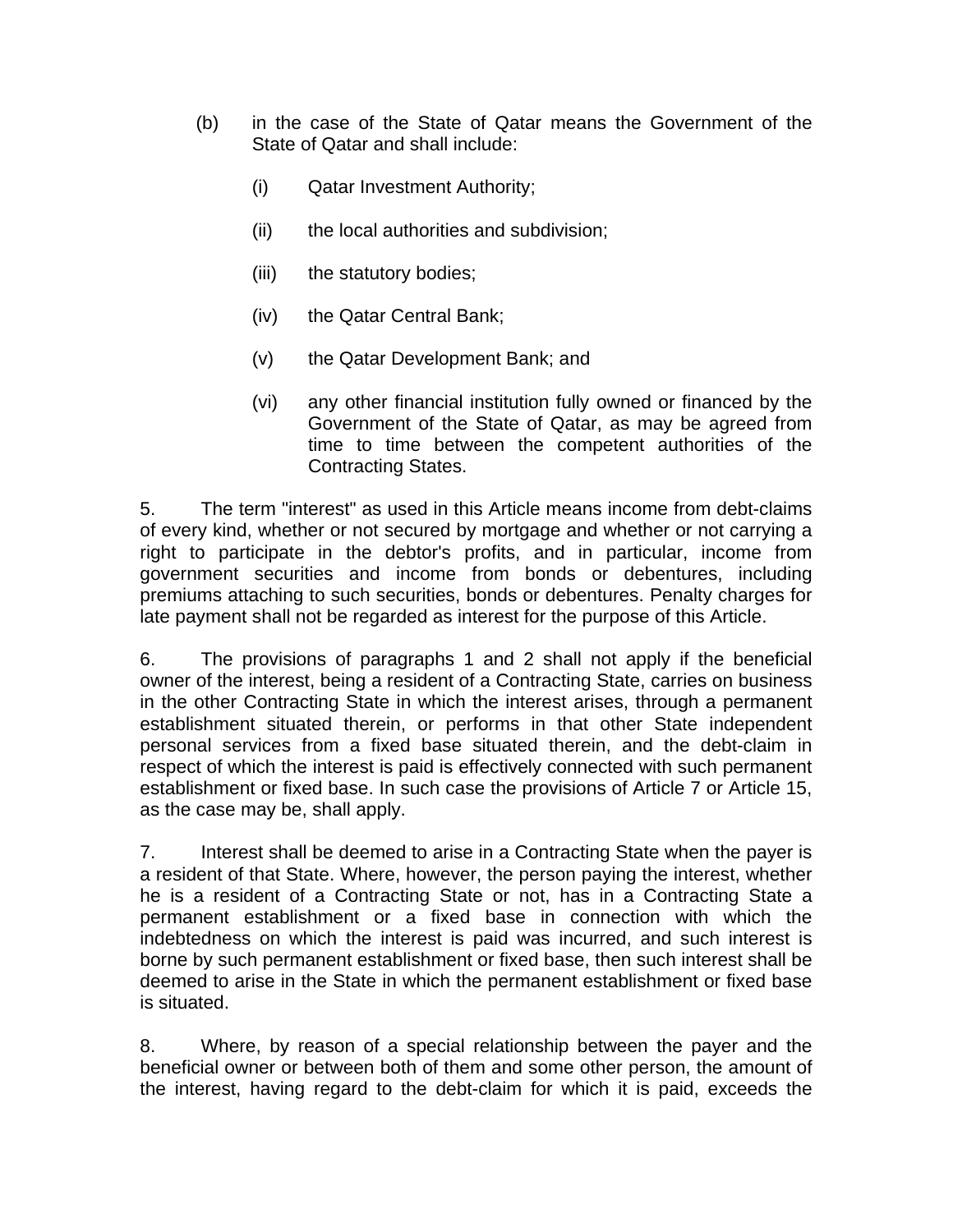amount which would have been agreed upon by the payer and the beneficial owner in the absence of such relationship, the provisions of this Article shall apply only to the last-mentioned amount. In such case, the excess part of the payments shall remain taxable according to the laws of each Contracting State, due regard being had to the other provisions of this Agreement.

## **Article 12 ROYALTIES**

1. Royalties arising in a Contracting State and paid to a resident of the other Contracting State may be taxed in that other State.

2. However, such royalties may also be taxed in the Contracting State in which they arise, and according to the laws of that State, but if the beneficial owner of the royalties is a resident of the other Contracting State, the tax so charged shall not exceed 8 per cent of the gross amount of the royalties.

3. The term "royalties" as used in this Article means payments of any kind received as a consideration for the use of, or the right to use, any copyright of literary, artistic or scientific work including cinematograph films, and films or tapes for radio or television broadcasting, any patent, trade mark, design or model, plan, secret formula or process, or for the use of, or the right to use, industrial, commercial or scientific equipment, or for information (know-how) concerning industrial, commercial or scientific experience.

4. The provisions of paragraphs 1 and 2 shall not apply if the beneficial owner of the royalties, being a resident of a Contracting State, carries on business in the other Contracting State in which the royalties arise, through a permanent establishment situated therein, or performs in that other State independent personal services from a fixed base situated therein, and the right or property in respect of which the royalties are paid is effectively connected with such permanent establishment or fixed base. In such case the provisions of Article 7 or Article 15, as the case may be, shall apply.

5. Royalties shall be deemed to arise in a Contracting State when the payer is a resident of that State. Where, however, the person paying such royalties, whether he is a resident of a Contracting State or not, has in a Contracting State a permanent establishment or a fixed base in connection with which the obligation to pay the royalties was incurred, and such royalties are borne by such permanent establishment or fixed base, then such royalties shall be deemed to arise in the State in which the permanent establishment or fixed base is situated.

6. Where, by reason of a special relationship between the payer and the beneficial owner or between both of them and some other person, the amount of the royalties, having regard to the use, right or information for which they are paid, exceeds the amount which would have been agreed upon by the payer and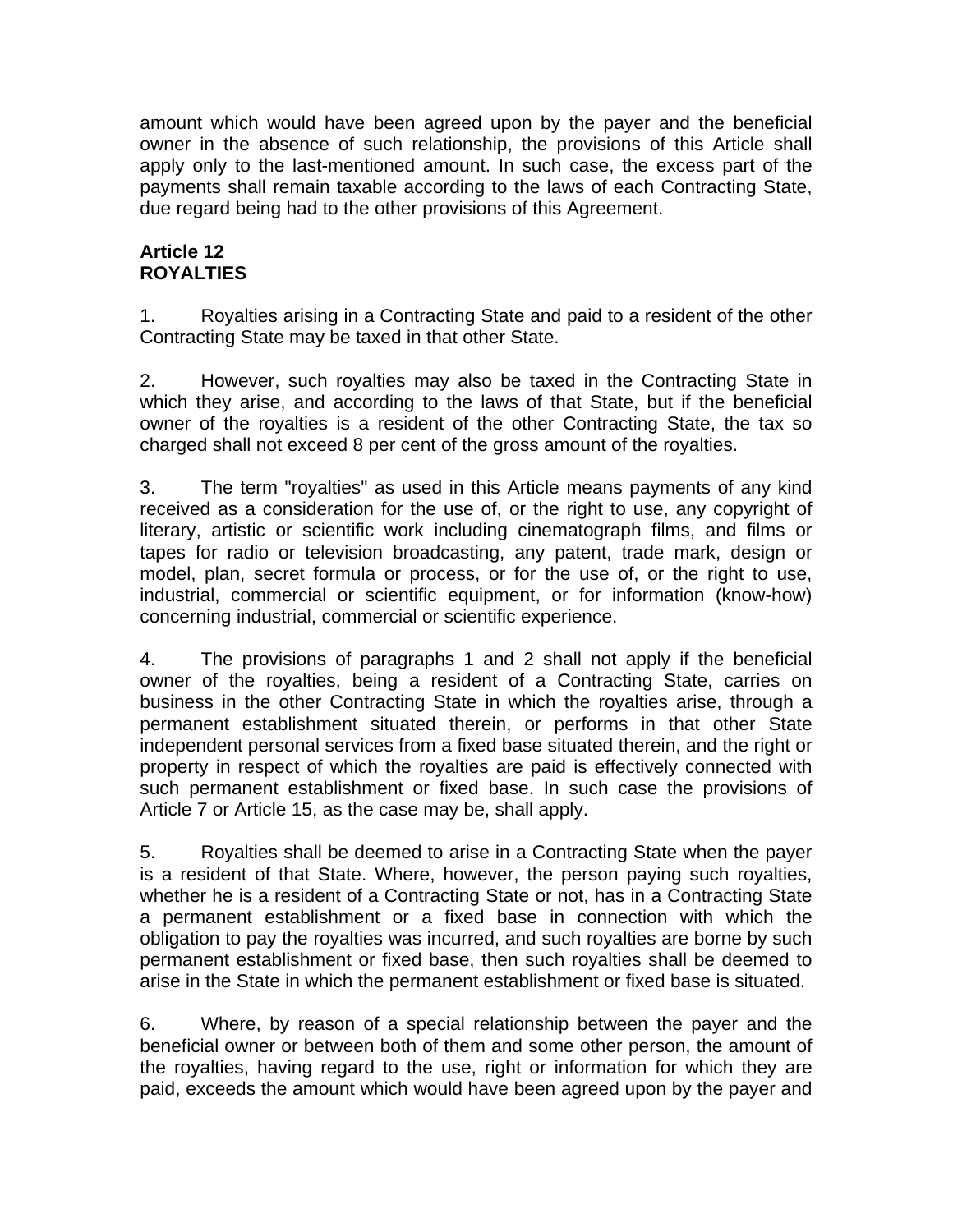the beneficial owner in the absence of such relationship, the provisions of this Article shall apply only to the last-mentioned amount. In such case, the excess part of the payments shall remain taxable according to the laws of each Contracting State, due regard being had to the other provisions of this Agreement.

## **Article 13 FEES FOR TECHNICAL SERVICES**

1. Fees for technical services arising in a Contracting State and paid to a resident of the other Contracting State may be taxed in that other State.

2. However, such fees for technical services may also be taxed in the Contracting State in which they arise and according to the laws of that State, but where the beneficial owner of the fees for technical services is a resident of the other Contracting State the tax so charged shall not exceed 8 percent of the gross amount of the fees for technical services.

3. The term "fees for technical services" as used in this Article means payments of any kind to any person, other than to an employee of the person making the payments, in consideration for any services of a technical, managerial or consultancy nature.

4. The provisions of paragraphs 1 and 2 of this Article shall not apply if the beneficial owner of the fees for technical services, being a resident of a Contracting State, carries on business in the other Contracting State in which the fees for technical services arise through a permanent establishment situated therein, or performs in that other State independent personnel services from a fixed base situated therein, and the fees for technical services are effectively connected with such permanent establishment or fixed base. In such a case the provisions of Article 7 or Article 15, as the case may be, shall apply.

5. Fees for technical services shall be deemed to arise in a Contracting State when the payer is a resident of that State. Where, however, the person paying the fees for technical services, whether he is a resident of a Contracting State or not, has in a Contracting State a permanent establishment or a fixed base in connection with which the obligation to pay the fees for technical services was incurred, and such fees for technical services are borne by such permanent establishment or fixed base, then such fees for technical services shall be deemed to arise in the Contracting State in which the permanent establishment or fixed base is situated.

6. Where, by reason of a special relationship between the payer and the beneficial owner or between both of them and some other person, the amount of the fees for technical services paid exceeds, for whatever reason, the amount which would have been agreed upon by the payer and the beneficial owner in the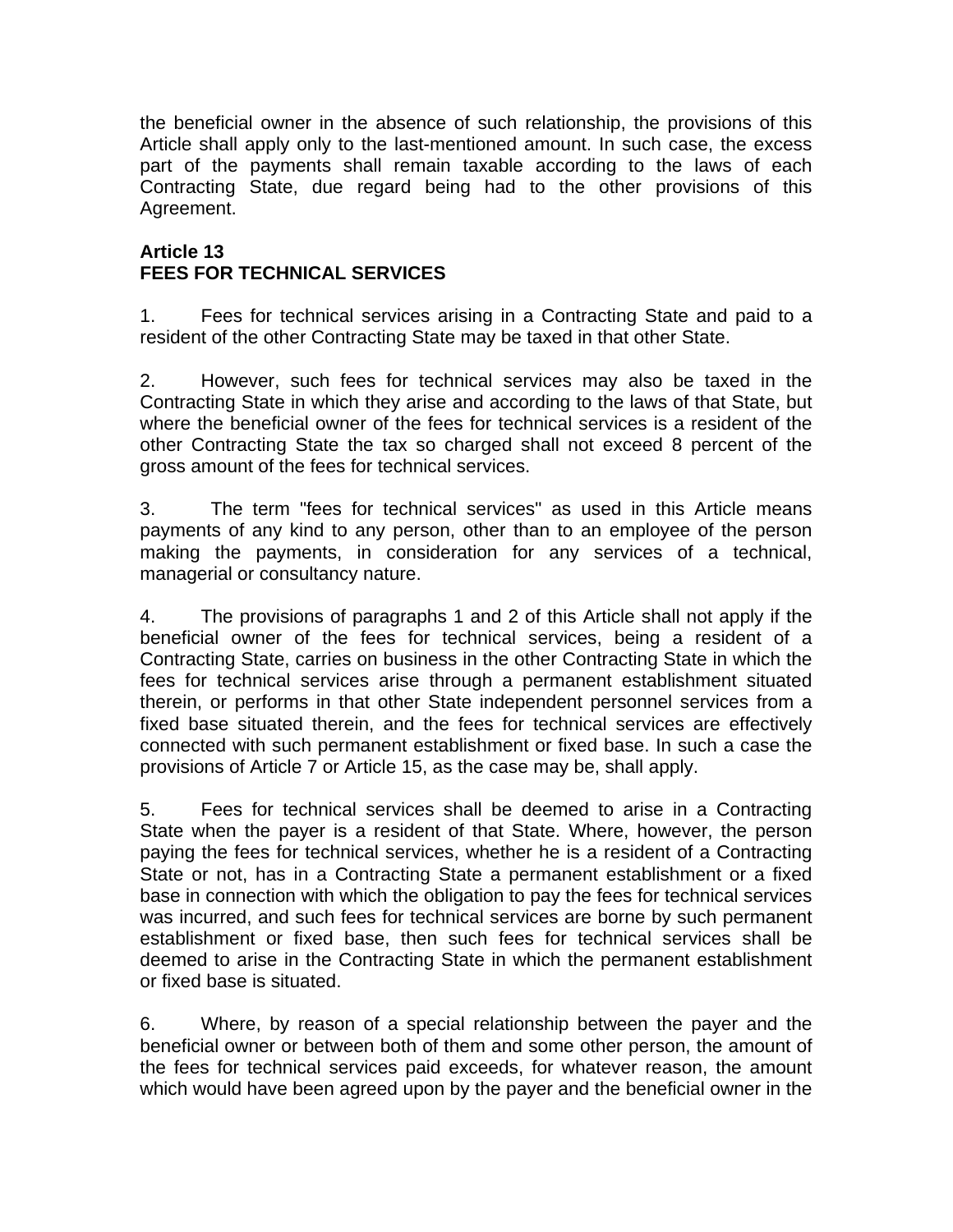absence of such relationship, the provisions of this Article shall apply to the lastmentioned amount. In such case, the excess part of the payments shall remain taxable according to the laws of each Contracting State, due regard being had to the other provisions of this Agreement.

### **Article 14 CAPITAL GAINS**

1. Gains derived by a resident of a Contracting State from the alienation of immovable property referred to in Article 6 and situated in the other Contracting State may be taxed in that other State.

2. Gains from the alienation of movable property forming part of the business property of a permanent establishment which an enterprise of a Contracting State has in the other Contracting State, including such gains from the alienation of such a permanent establishment (alone or with the whole enterprise), may be taxed in that other State.

3. Gains from the alienation of ships or aircraft operated in international traffic or movable property pertaining to the operation of such ships or aircraft, shall be taxable only in the Contracting State in which the place of effective management is situated.

4. Gains from the alienation of any property other than that referred to in paragraphs 1, 2 and 3, shall be taxable only in the Contracting State of which the alienator is a resident.

### **Article 15 INDEPENDENT PERSONAL SERVICES**

1. Income derived by a resident of a Contracting State in respect of professional services or other activities of an independent character shall be taxable only in that State except in the following circumstances, when such income may also be taxed in the other Contracting State:

- (a) if he has a fixed base regularly available to him in the other Contracting State for the purpose of performing his activities; in that case, only so much of the income as is attributable to that fixed base may be taxed in that other Contracting State; or
- (b) if his stay in the other Contracting State is for a period or periods amounting to or exceeding in the aggregate 183 days in any twelve-month period commencing or ending in the taxable year concerned; in that case, only so much of the income as is derived from his activities performed in that other State may be taxed in that other State.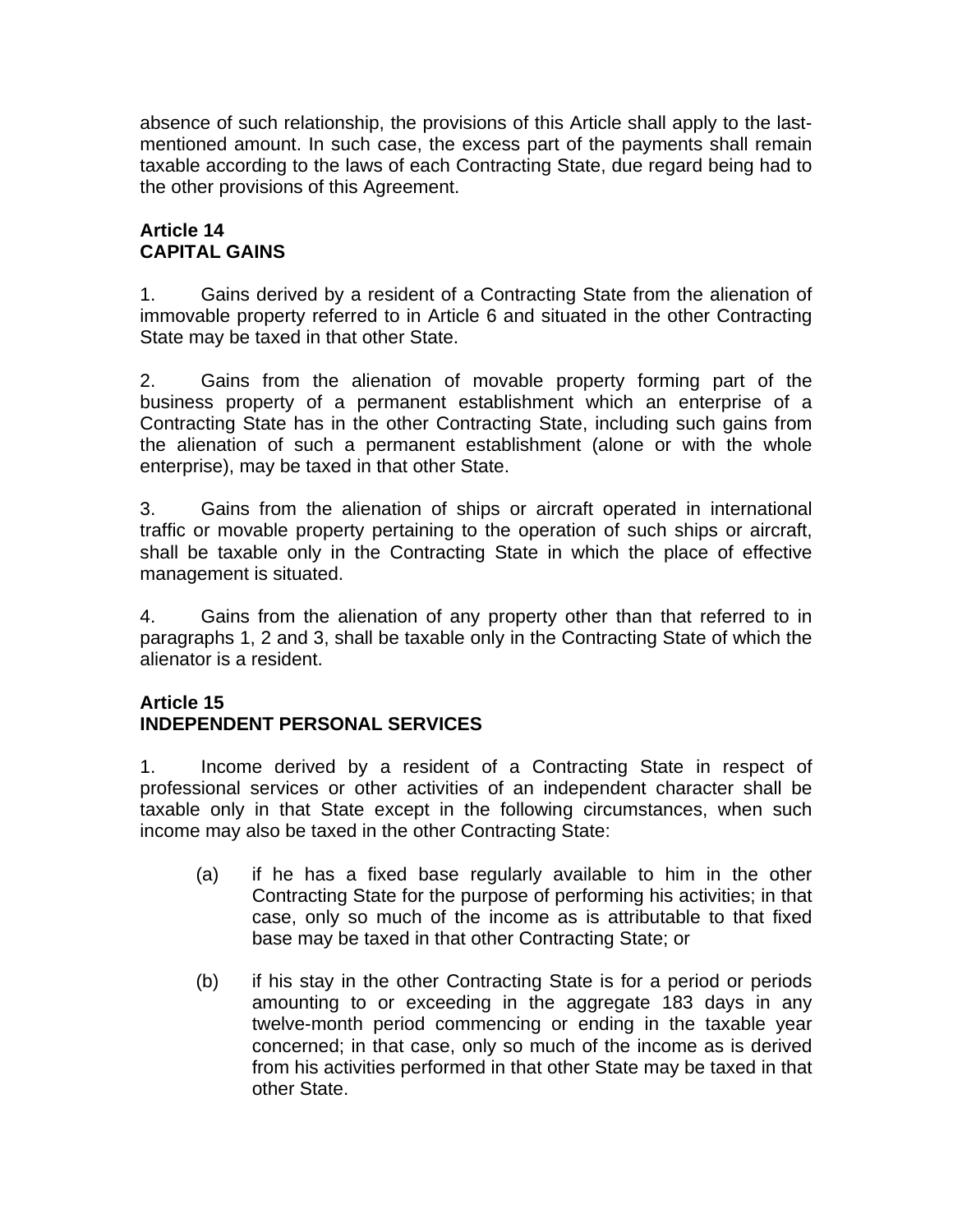2. The term "professional services" includes especially independent scientific, literary, artistic, educational or teaching activities as well as the independent activities of physicians, lawyers, engineers, architects, dentists and accountants.

## **Article 16 DEPENDENT PERSONAL SERVICES**

1. Subject to the provisions of Articles 17, 19, 20, 21 and 22, salaries, wages and other similar remuneration derived by a resident of a Contracting State in respect of an employment shall be taxable only in that State unless the employment is exercised in the other Contracting State. If the employment is so exercised, such remuneration as is derived therefrom may be taxed in that other State.

2. Notwithstanding the provisions of paragraph 1, remuneration derived by a resident of a Contracting State in respect of an employment exercised in the other Contracting State shall be taxable only in the first-mentioned State if:

- (a) the recipient is present in the other State for a period or periods not exceeding in the aggregate 183 days in any twelve month period commencing or ending in the calendar year concerned; and
- (b) the remuneration is paid by, or on behalf of, an employer who is not a resident of the other State; and
- (c) the remuneration is not borne by a permanent establishment or a fixed base which the employer has in the other State.

3. Notwithstanding the preceding provisions of this Article, remuneration derived from an employment exercised on board a ship or aircraft operated in international traffic may be taxed in the Contracting State in which the place of effective management of the enterprise is situated.

# **Article 17 DIRECTORS' FEES**

Directors' fees and other similar payments derived by a resident of a Contracting State in his capacity as a member of the board of directors of a company which is a resident of the other Contracting State, may be taxed in that other State.

# **Article 18 ARTISTES AND SPORTSPERSONS**

1. Notwithstanding the provisions of Articles 15 and 16 income derived by a resident of a Contracting State as an entertainer, such as a theatre, motion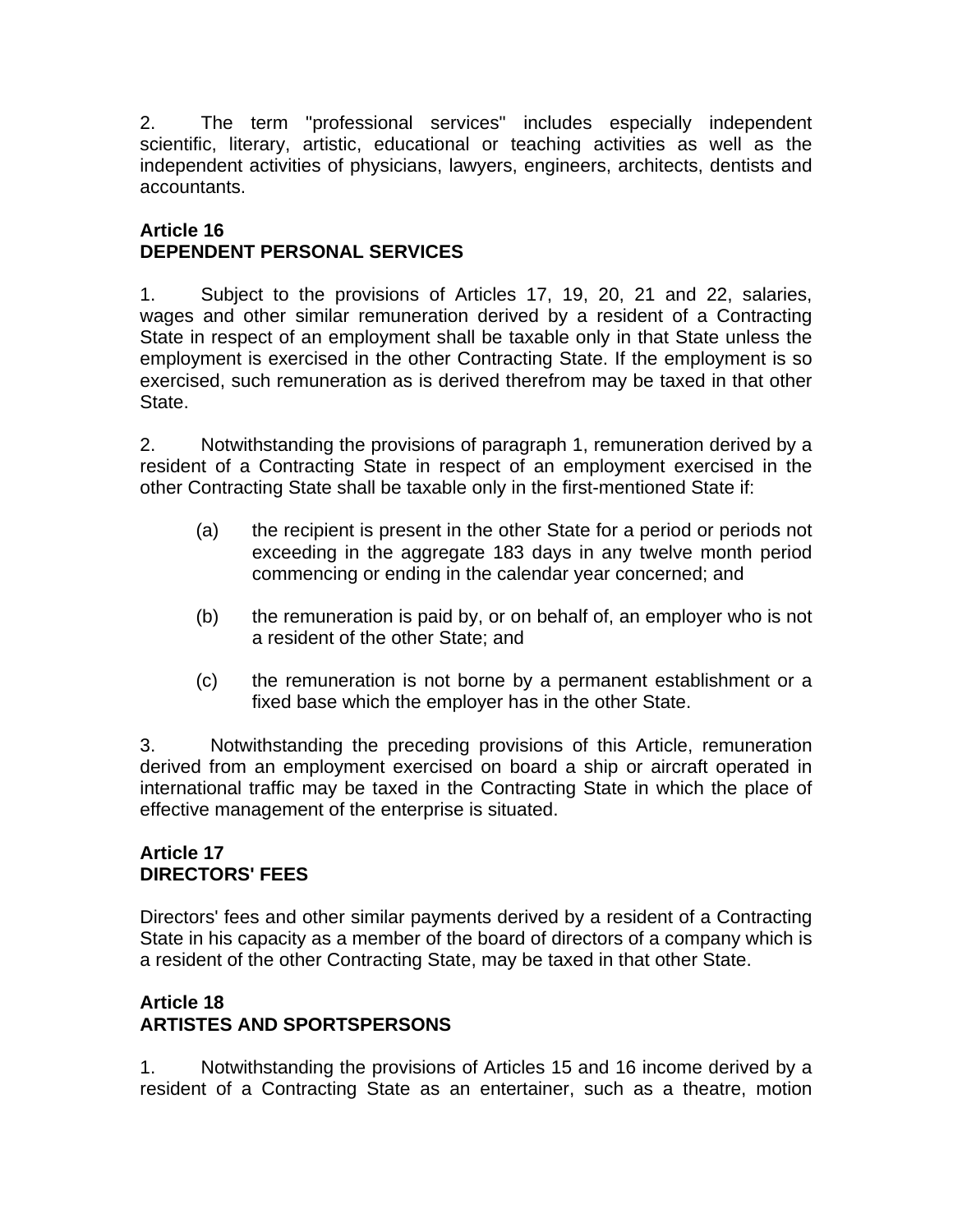picture, radio or television artiste, or a musician, or as a sportsperson, from his personal activities as such exercised in the other Contracting State, may be taxed in that other State.

2. Where income in respect of personal activities exercised by an entertainer or a sportsperson in his capacity as such accrues not to the entertainer or sportsperson himself but to another person, that income may, notwithstanding the provisions of Articles 7, 15 and 16, be taxed in the Contracting State in which the activities of the entertainer or sportsperson are exercised.

3. Income derived by a resident of a Contracting State from activities exercised in the other Contracting State as envisaged in paragraphs 1 and 2 of this Article, shall be exempted from tax in that other State if the visit to that other State is supported wholly or mainly by funds of either Contracting State, a political subdivision, a local authority, or a statutory body thereof, or takes place under a cultural agreement or arrangement between the Governments of the Contracting States.

## **Article 19 PENSIONS AND ANNUITIES**

1. Subject to the provisions of paragraph 2 of Article 20, pensions and other similar remuneration and annuities arising in a Contracting State and paid to a resident of the other Contracting State, shall be taxable only in the firstmentioned State.

2. The term "annuity" means a stated sum payable periodically at stated times during life or during a specified or ascertainable period of time under an obligation to make the payments in return for adequate and full consideration in money or money's worth.

### **Article 20 GOVERNMENT SERVICE**

1. (a) Salaries, wages and other similar remuneration, other than a pension, paid by a Contracting State or a political subdivision or a local authority or a statutory body thereof to an individual in respect of services rendered to that State or political subdivision or local authority or statutory body thereof shall be taxable only in that State.

(b) However, such salaries, wages and similar remuneration shall be taxable only in the other Contracting State if the services are rendered in that other State and the individual is a resident of that other State who:

(i) is a national of that other State, or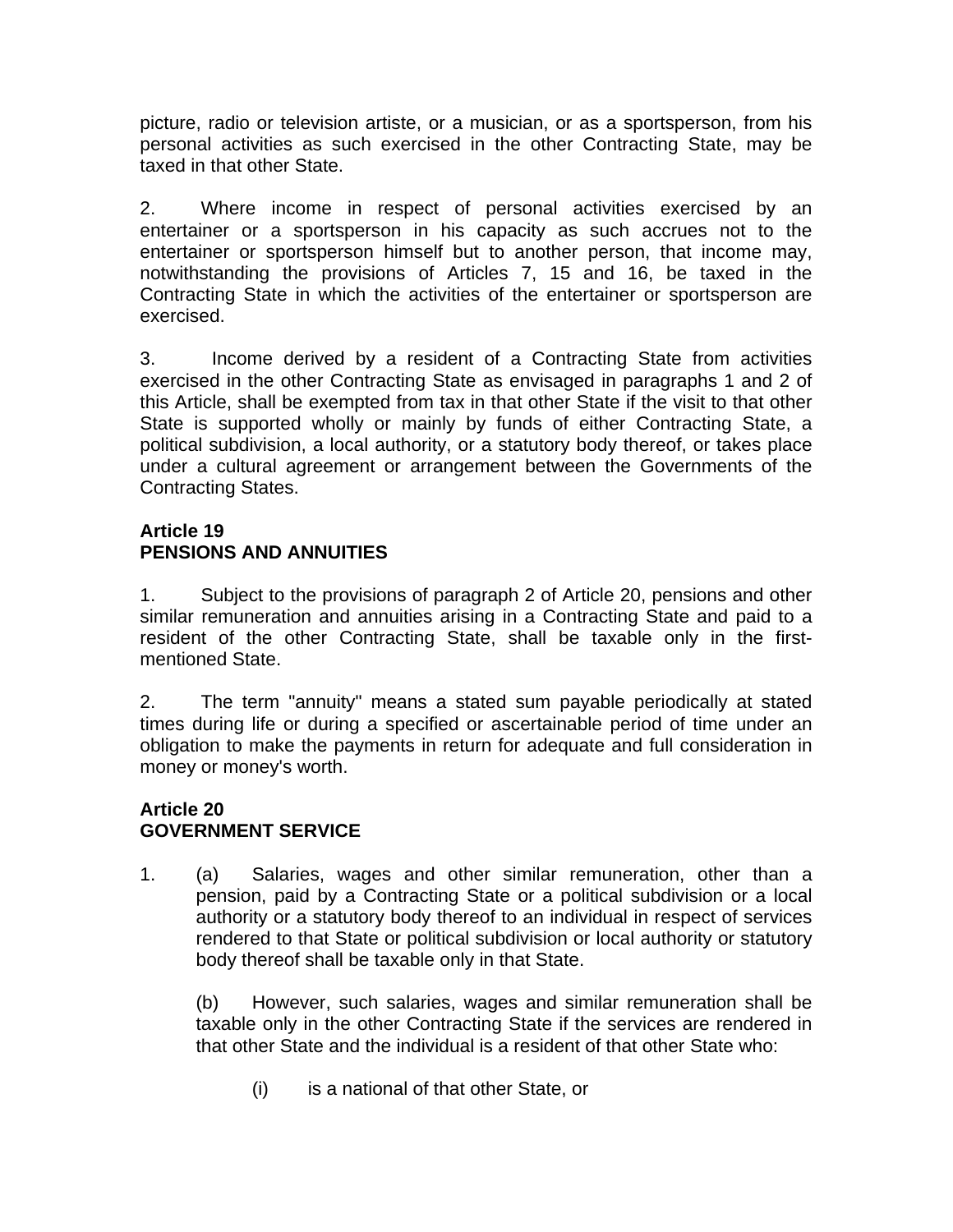(ii) did not become a resident of that other State solely for the purpose of rendering the services.

2. (a) Any pension paid by, or out of funds created by, a Contracting State or a political subdivision or a local authority or a statutory body thereof to any individual in respect of services rendered to that State or political subdivision or local authority or statutory body shall be taxable only in that State.

 (b) However, such pension shall be taxable only in the other Contracting State if the individual is a resident of, and a national of, that State.

3. The provisions of Articles 16, 17, 18 and 19 shall apply to salaries, wages and other similar remuneration or pensions in respect of services rendered in connection with any business carried on by a Contracting State or a political subdivision or a local authority or a statutory body thereof.

### **Article 21 STUDENTS AND TRAINEES**

An individual who is a resident of a Contracting State immediately before making a visit to the other Contracting State and is temporarily present in the other State solely:

- (a) as a student at a recognised university, college, school or other similar recognised educational institution in that other State;
- (b) as a business or technical apprentice; or
- (c) as a recipient of a grant, allowance or award for the primary purpose of study, research or training from the Government of either State or from a scientific, educational, religious or charitable organisation or under a technical assistance programme entered into by the Government of either State,

shall be exempt from tax in that other State on:

- (i) all remittances from abroad for the purposes of his maintenance, education, study, research or training; and
- (ii) the amount of such grant, allowance or award.

### **Article 22 LECTURERS AND RESEARCHERS**

1. An individual who is immediately before visiting a Contracting State a resident of the other Contracting State and who, at the invitation of the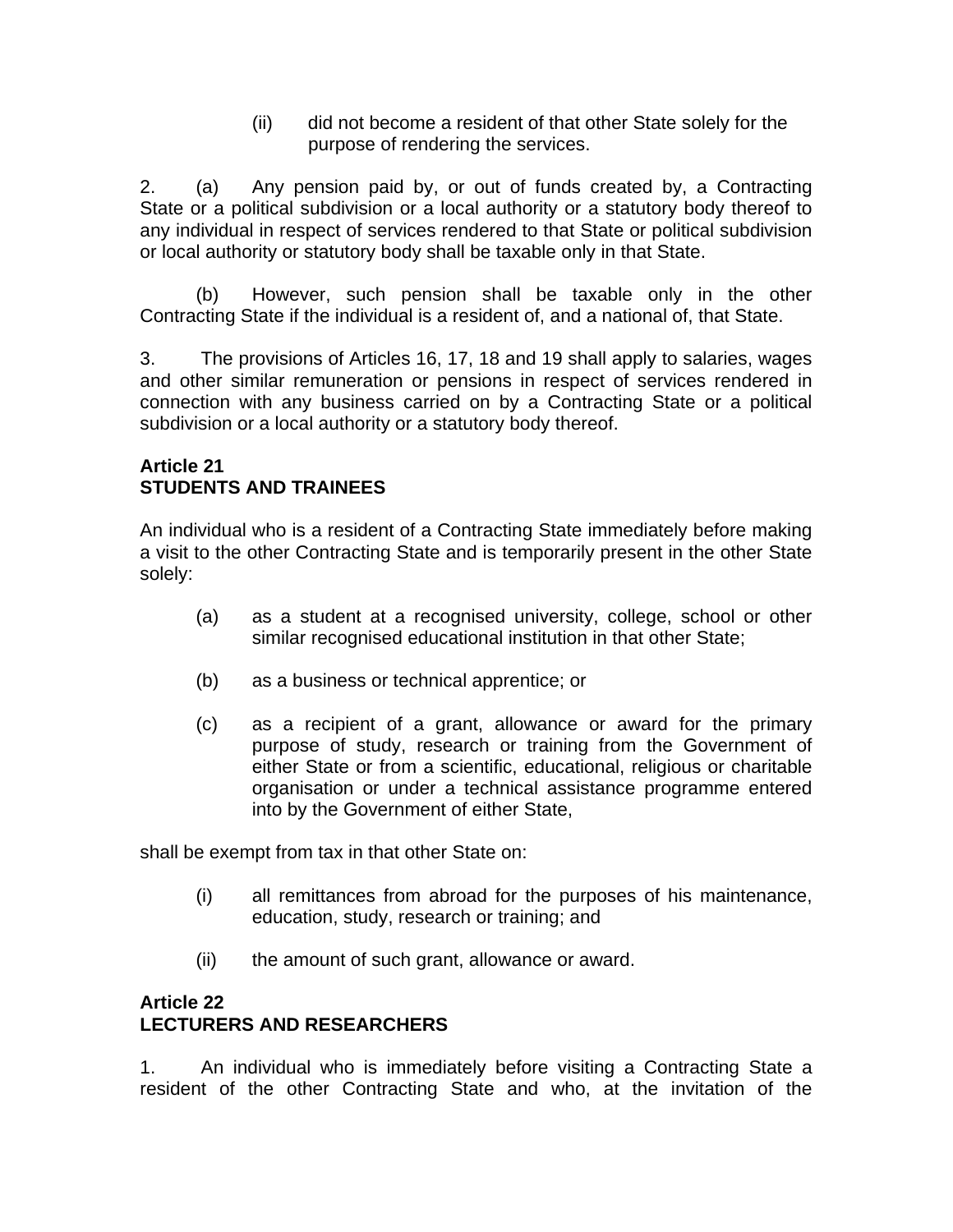Government of the first-mentioned Contracting State or of a public institution or organization therein, or under an official cooperation programme is present in that Contracting State for a period not exceeding three consecutive years solely for the purpose of teaching, giving lectures or carrying out research at such institution or organization or under such programme shall be exempted from tax in that Contracting State on his remuneration for such activity.

2. The provisions of paragraph 1 of this Article shall not apply to income from research if such research is undertaken not in the public interest but primarily for the private benefit of a specific person or persons.

## **Article 23 OTHER INCOME**

1. Items of income of a resident of a Contracting State, wherever arising, not dealt with in the foregoing articles of this Agreement shall be taxable in that State.

2. The provisions of paragraph 1 shall not apply to income, other than income from immovable property as defined in paragraph 2 of Article 6, if the recipient of such income, being a resident of a Contracting State, carries on business in the other Contracting State through a permanent establishment situated therein, or performs in that other State independent personal services from a fixed base situated therein, and the right or property in respect of which the income is paid is effectively connected with such permanent establishment or fixed base. In such case the provisions of Article 7 or Article 15, as the case may be, shall apply.

3. Notwithstanding the provisions of paragraphs 1 and 2, items of income of a resident of a Contracting State not dealt with in the foregoing Articles of this Agreement and arising in the other Contracting State may also be taxed in that other State.

### **Article 24 ELIMINATION OF DOUBLE TAXATION**

1. The laws in force in either of the Contracting States shall continue to govern the taxation of income in the respective Contracting States. When income is subject to tax in both Contracting States, and in accordance with this Agreement, relief from double taxation shall be given in accordance with the following paragraphs of this Article:

(a) In the case of Malaysia, where a resident of Malaysia derives income which is taxable in the State of Qatar, Malaysia shall allow as a credit from the tax on the income of that resident an amount equal to the tax paid in the State of Qatar, whether directly or by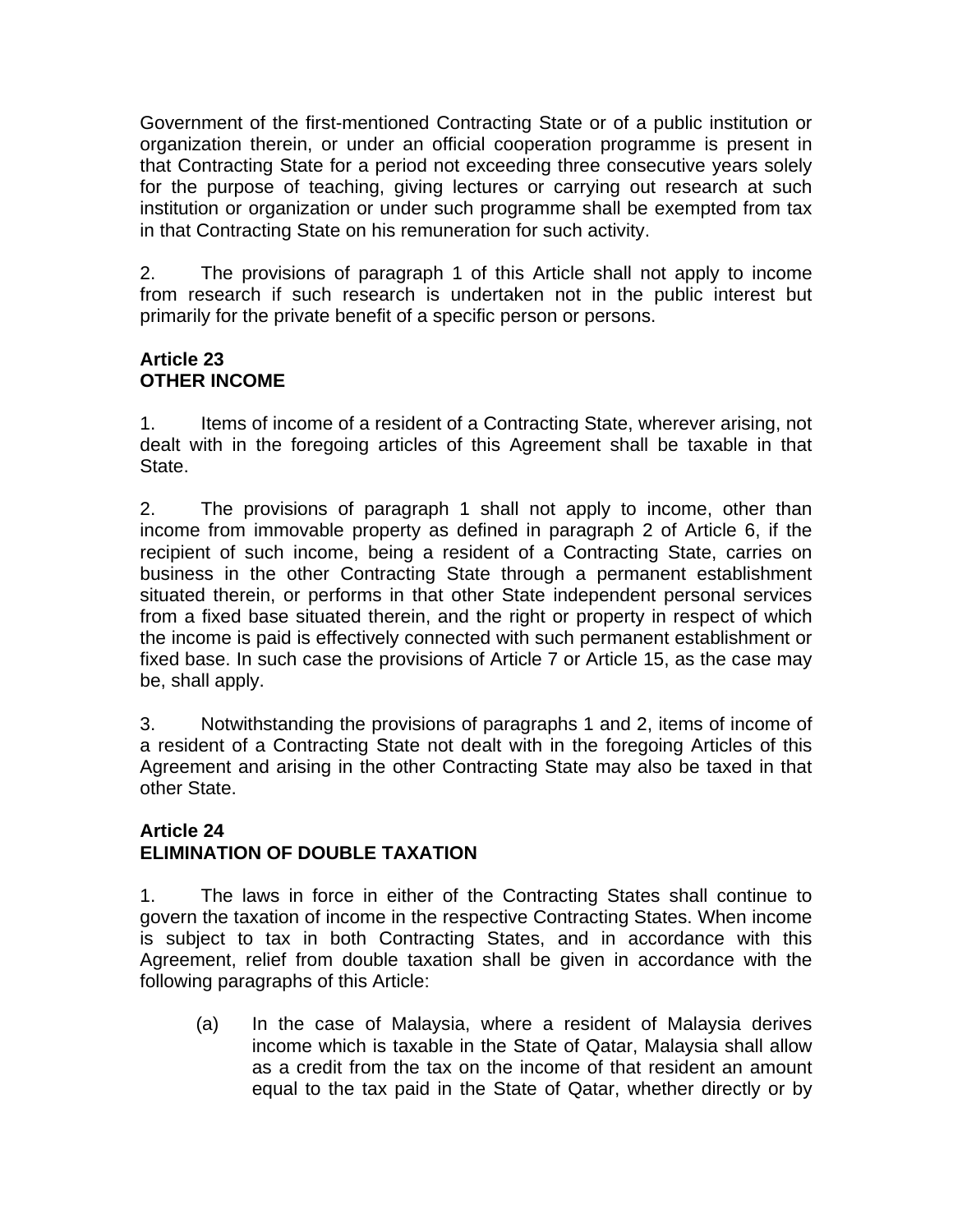deduction at source. Such amount shall not, however, exceed that part of the tax as computed before the credit is given, which is attributable to such income.

(b) In the case of the State of Qatar, where a resident of the State of Qatar derives income which is taxable in Malaysia, the State of Qatar shall allow as a deduction from the tax on income of that resident an amount equal to the tax paid in Malaysia. Such deduction shall not, however, exceed that part of the tax, as computed before the deduction is given, which is attributable to such income.

2. For the purpose of paragraph 1, the tax paid in either Contracting State shall be deemed to include the tax which would, under the laws of that State and in accordance with this Agreement, have been paid on any income derived from sources in that State, had the income not been taxed at a reduced rate or exempted from tax in accordance with the provisions of the domestic laws for the promotion of economic development or promotion of investment which were in force on the date of signature of this Agreement or any other provisions which may subsequently be introduced in that State in modification of, or in addition to those laws.

## **Article 25 NON-DISCRIMINATION**

1. Nationals of a Contracting State shall not be subjected in the other Contracting State to any taxation or any requirement connected therewith which is other or more burdensome than the taxation and connected requirements to which nationals of that other State in the same circumstances in particular with respect to residence, are or may be subjected.

2. The taxation on a permanent establishment which an enterprise of a Contracting State has in the other Contracting State shall not be less favourably levied in that other State than the taxation levied on enterprises of that other State carrying on the same activities. This provision shall not be construed as obliging a Contracting State to grant to residents of the other Contracting State any personal allowances, reliefs and reductions for tax purposes on account of civil status or family responsibilities which it grants to its own residents.

3. Enterprises of a Contracting State, the capital of which is wholly or partly owned or controlled, directly or indirectly, by one or more residents of the other Contracting State, shall not be subjected in the first-mentioned State to any taxation or any requirement connected therewith which is other or more burdensome than the taxation and connected requirements to which other similar enterprises of that first-mentioned State are or may be subjected.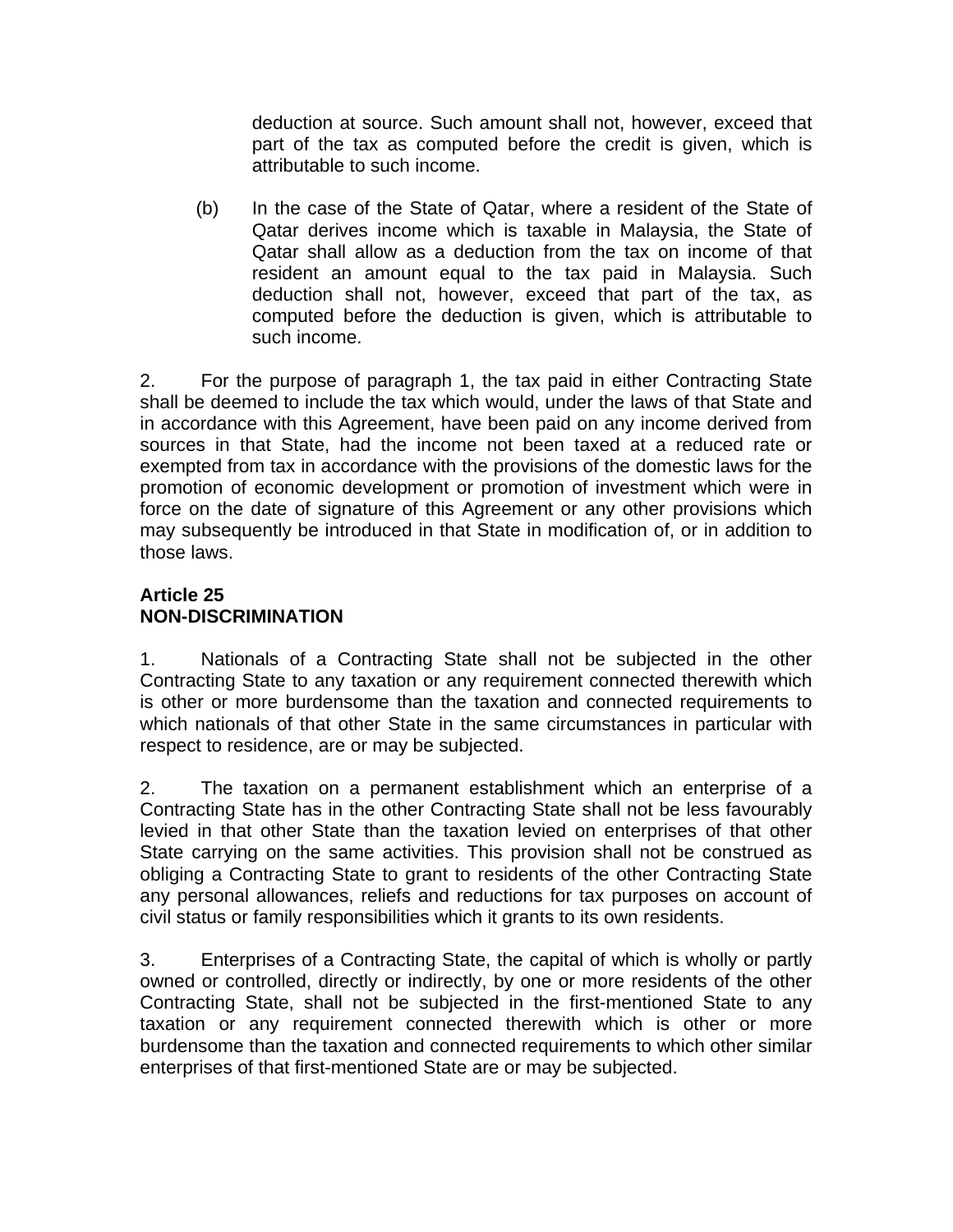4. Except where the provisions of paragraph 1 of Article 9, paragraph 8 of Article 11, paragraph 6 of Article 12 or paragraph 6 of Article 13 apply, interest, royalty, technical fees and other disbursements paid by an enterprise of a Contracting State to a resident of the other Contracting State shall, for the purpose of determining the taxable profits of such enterprise, be deductible under the same conditions as if they had been paid to a resident of the first-mentioned State.

5. The non taxation of Qataris and nationals of other members of the Gulf Cooperation Council (GCC) shall not be regarded as discrimination.

6. In this Article, the term "taxation" means taxes to which this Agreement applies.

## **Article 26 MUTUAL AGREEMENT PROCEDURE**

1. Where a resident of a Contracting State considers that the actions of one or both of the Contracting States result or will result for him in taxation not in accordance with the provisions of this Agreement, he may, irrespective of the remedies provided by the domestic laws of those States, present his case to the competent authority of the State of which he is a resident or, if his case comes under paragraph 1 of Article 25, to that of the Contracting State of which he is a national. The case must be presented within two years from the first notification of the action resulting in taxation not in accordance with the provisions of this Agreement.

2. The competent authority shall endeavour, if the objection appears to it to be justified and if it is not itself able to arrive at an appropriate solution, to resolve the case by mutual agreement with the competent authority of the other Contracting State, with a view to the avoidance of taxation which is not in accordance with this Agreement.

3. The competent authorities of the Contracting States shall endeavour to resolve by mutual agreement any difficulties or doubts arising as to the interpretation or application of this Agreement. They may also consult together for the elimination of double taxation in cases not provided for in this Agreement.

4. The competent authorities of the contracting States may communicate with each other directly for the purpose of reaching an agreement in the sense of the preceding paragraphs. The competent authorities, through consultations, shall develop appropriate bilateral procedures, conditions, methods, and techniques for the implementation of the mutual agreement procedure provided for in this Article.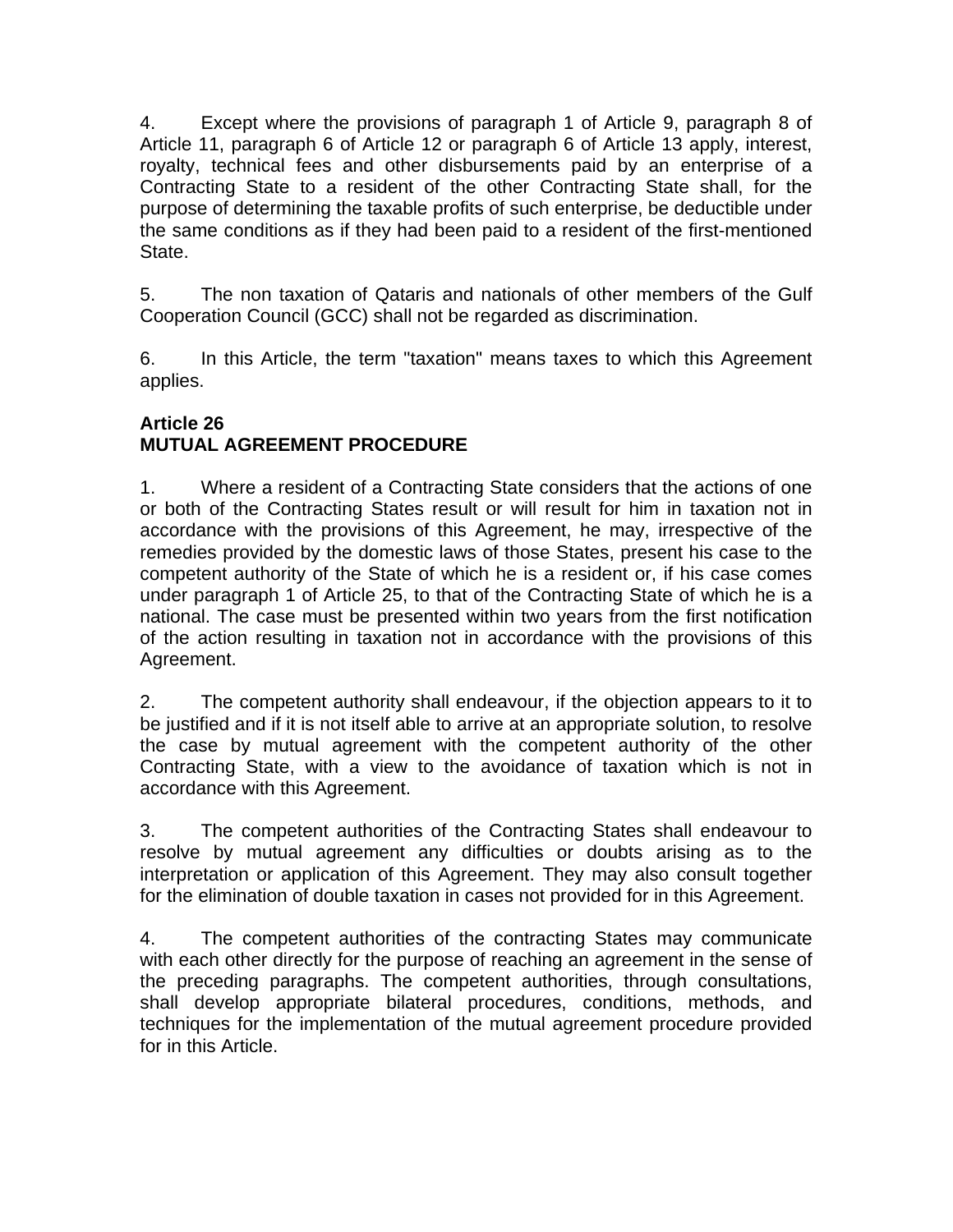#### **Article 27 EXCHANGE OF INFORMATION**

1. The competent authorities of the Contracting State shall exchange such information as is necessary for carrying out the provisions of this Agreement or of the domestic laws of the Contracting States concerning taxes covered by this Agreement insofar as the taxation thereunder is not contrary to this Agreement. The exchange of information is not restricted by Article 1. Any information received by a Contracting State shall be treated as secret in the same manner as information obtained under the domestic laws of that State and shall be disclosed only to persons or authorities (including courts and administrative bodies) concerned with the assessment or collection of, the enforcement or prosecution in respect of, or the determination of appeals in relation to, the taxes covered by this Agreement. Such persons or authorities shall use the information only for such purposes. They may disclose the information in public court proceedings or in judicial decisions.

2. In no case shall the provisions of paragraph 1 be construed so as to impose on a Contracting State the obligation:

- (a) to carry out administrative measures at variance with the laws and the administrative practice of that or of the other Contracting State;
- (b) to supply information which is not obtainable under the laws or in the normal course of the administration of that or of the other Contracting State;
- (c) to supply information which would disclose any trade, business, industrial, commercial or professional secret or trade process, or information, the disclosure of which would be contrary to public policy (order public).

### **Article 28 MEMBERS OF DIPLOMATIC MISSIONS AND CONSULAR POSTS**

Nothing in this Agreement shall affect the fiscal privileges of members of diplomatic missions or consular posts under the general rules of international law or under the provisions of special agreements.

## **Article 29 ENTRY INTO FORCE**

The Contracting States shall notify each other, by exchange of notes through the diplomatic channel the completion of the procedures required by its domestic law for the bringing into force of this Agreement. This Agreement shall enter into force on the date of the later of the notification and shall have effect: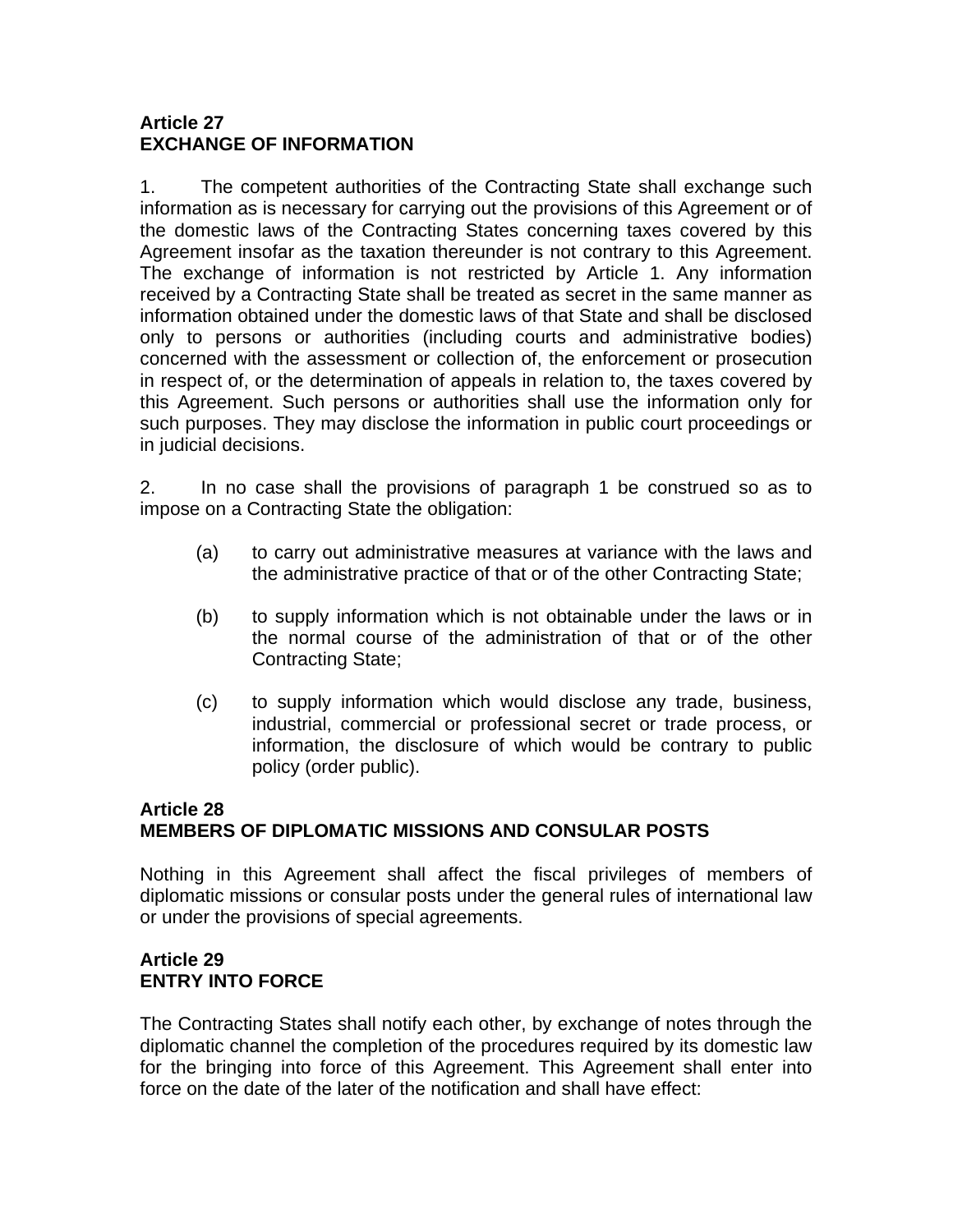- (a) in Malaysia:
	- (i) in respect of Malaysian tax, other than petroleum income tax, to tax chargeable for any year of assessment beginning on or after the first day of January in the calendar year following the year in which this Agreement enters into force;
	- (ii) in respect of petroleum income tax, to tax chargeable for any year of assessment beginning on or after the first day of January of the second calendar year following the year in which this Agreement enters into force.
- (b) in the State of Qatar:

in respect of income derived during the taxable years beginning on or after the first day of January in the year following that in which this agreement enters into force.

#### **Article 30 TERMINATION**

This Agreement shall remain in effect indefinitely, but either Contracting State may terminate this Agreement, through diplomatic channel, by giving to the other Contracting State written notice of termination on or before June 30th in any calendar year after the period of five years from the date on which this Agreement enters into force. In such an event this Agreement shall thereupon cease to have effect:

- (a) in Malaysia:
	- (i) in respect of Malaysian tax, other than petroleum income tax, to tax chargeable for any year of assessment beginning on or after the first day of January in the calendar year following the year in which the notice is given;
	- (ii) in respect of petroleum income tax, to tax chargeable for any year of assessment beginning on or after the first day of January of the second calendar year following the year in which the notice is given.
- (b) in the State of Qatar:

in respect of income derived during the taxable years beginning on or after the first day of January in the year following that in which the notice of termination is given.